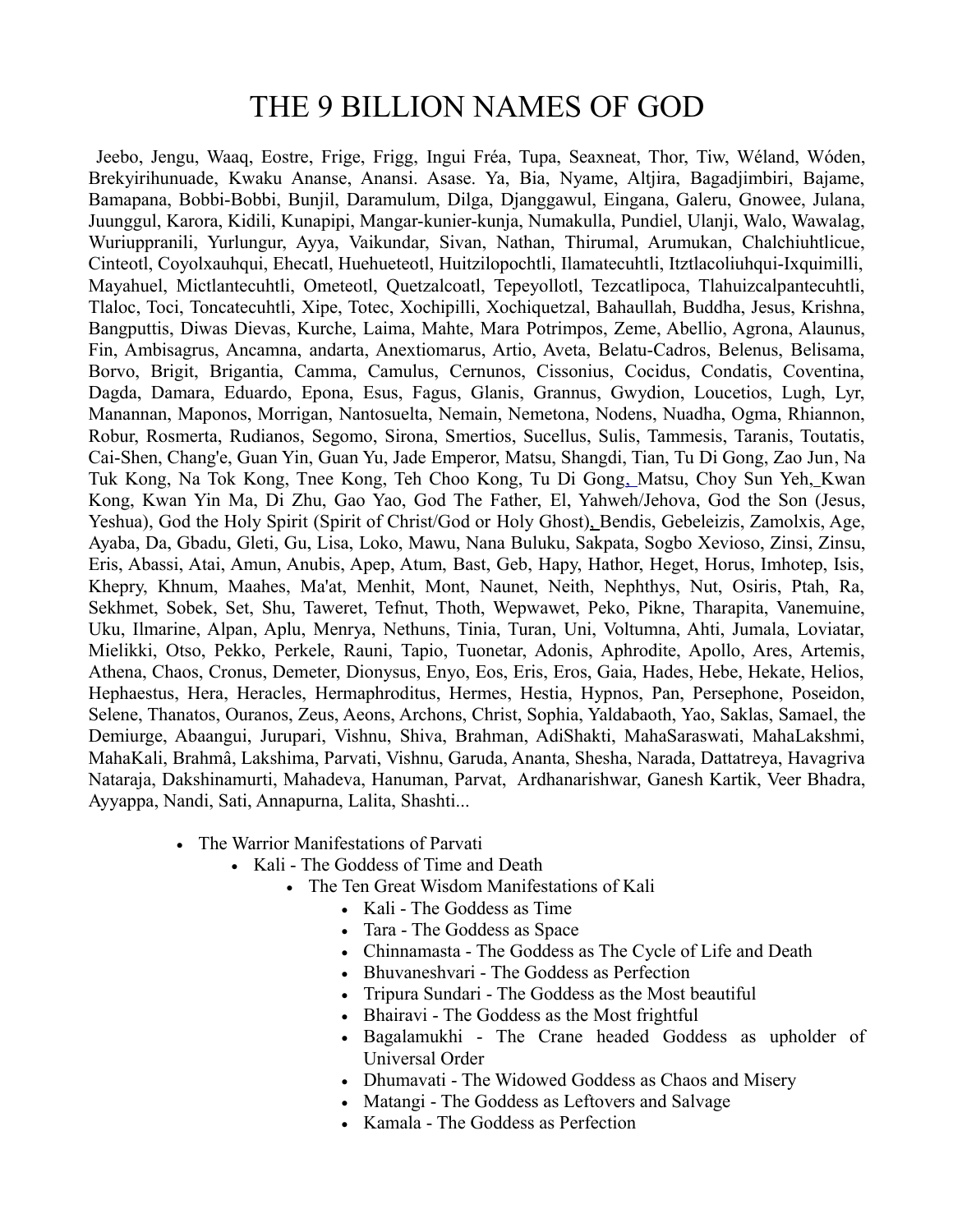- [Durga](http://www.answers.com/topic/durga-2)  The Goddess of Power and War
	- The Nine Manifestations of Durga
		- Shailaputri
		- Brahmacharini
		- Kushmanda
		- Skanda Mata
		- Katyani
		- Chandraghanta
		- Siddhi Dhatri
		- Maha Gauri
		- Kaal Ratri
- [Maya](http://www.answers.com/topic/maya-illusion)  The Goddess of Illusion and Mystery
- The [Adityas](http://www.answers.com/topic/aditya-2)
	- [Indra](http://www.answers.com/topic/indra)  god of weather and war
	- [Mitra](http://www.answers.com/topic/mitra-vedic)  god of honesty, friendship and contracts
	- [Ravi,](http://www.answers.com/topic/ravi-god) [Surya](http://www.answers.com/topic/surya-2) - [the Sun gods](http://www.answers.com/topic/solar-deity)
	- [Varuna](http://www.answers.com/topic/varuna)  god of the oceans and rivers
	- [Yama](http://www.answers.com/topic/yama-hinduism)  god of death

Some of the most important [Devas:](http://www.answers.com/topic/deva-hinduism)

- [Agni](http://www.answers.com/topic/agni)  god of fire
- The [Asura](http://www.answers.com/topic/asura-2)  Demons, Anti gods
- The [Aswini](http://www.answers.com/topic/ashvini)  gods of sunrise and sunset
- Dyaus-pitar ('Heaven-father') cognate of the [Roman](http://www.answers.com/topic/roman-mythology-2) god [Jupiter](http://www.answers.com/topic/jupiter-god)
- [Ganesh](http://www.answers.com/topic/ganesha)  personified with the head of an elephant, god of wisdom, intelligence, education and prudence
- [Parjanya](http://www.answers.com/topic/parjanya-2)  god of wind
- [Parvati](http://www.answers.com/topic/parvati) or [Parvathi,](http://www.answers.com/topic/parvati) wife of [Shiva](http://www.answers.com/topic/shiva)
- [Prithivi](http://www.answers.com/topic/prithvi)  the Earth goddess
- [Purusha](http://www.answers.com/topic/purusha)  the Cosmic-Man
- The [Rudras](http://www.answers.com/topic/maruts-1)  the storm deities
- [Soma](http://www.answers.com/topic/soma)  the [lunar deity](http://www.answers.com/topic/lunar-deity)
- [Ushas](http://www.answers.com/topic/ushas-2)  The goddess of sunrise
- [Vasus](http://www.answers.com/topic/vasu)
- [Vayu](http://www.answers.com/topic/vayu-2)  god of wind
- The [Visvedevas](http://www.answers.com/topic/visvedevas)
	- [Ishvara](http://www.answers.com/topic/ishvara)  One who gives prosperity.
	- [Hari](http://www.answers.com/topic/hari)  One who destroys sins (obstacles on the way to Moksha (liberation from the cycles of birth-death-birth)).
	- [Narayana](http://www.answers.com/topic/narayana)  The final destination towards which all individual souls are traveling.

## **[Igbo](http://www.answers.com/topic/igbo-mythology)**

- [Aha Njoku](http://www.answers.com/topic/ahia-njoku)
- $\bullet$  [Ala](http://www.answers.com/topic/ala-mythology)
- [Chukwu](http://www.answers.com/topic/chukwu)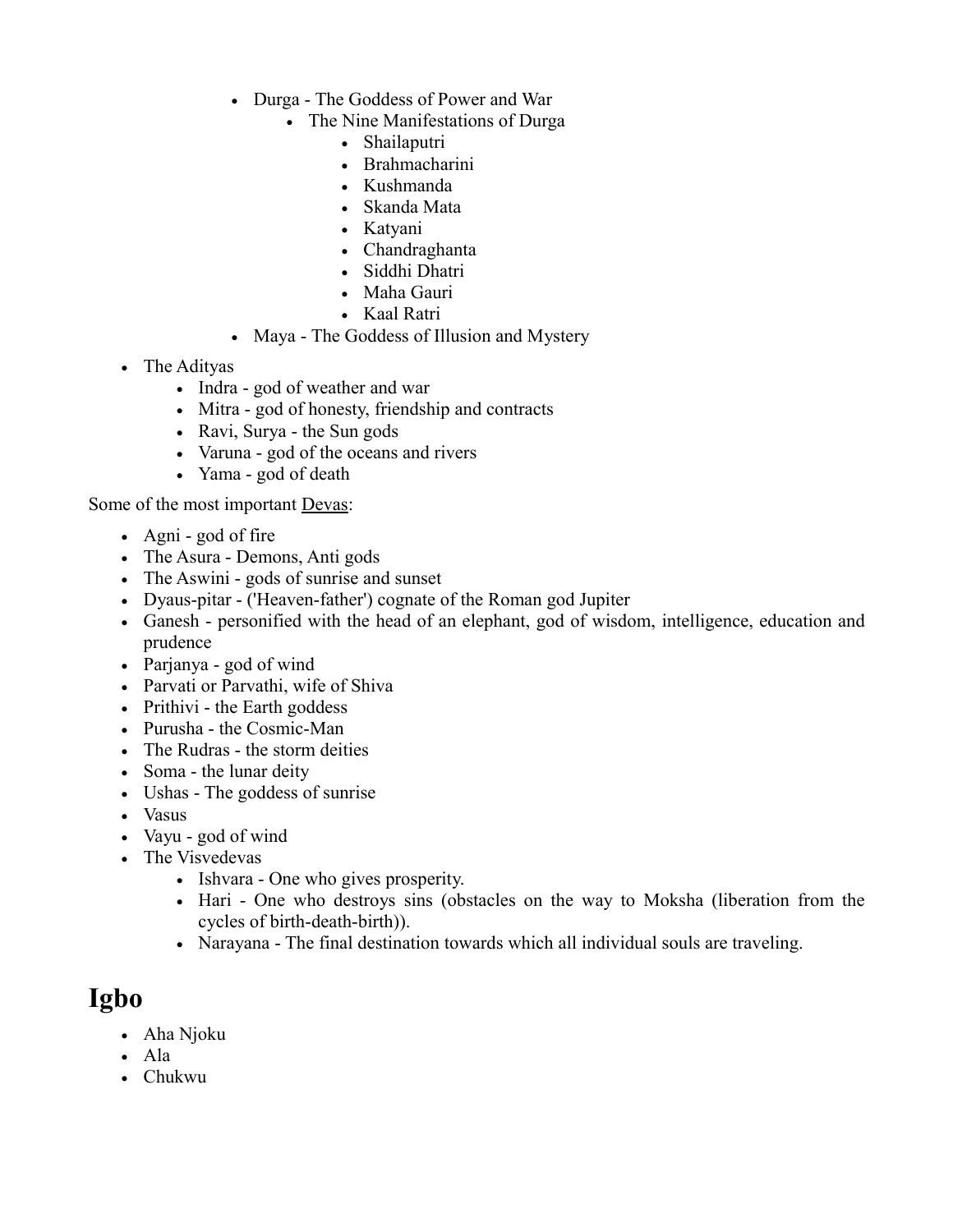## **[Incan](http://www.answers.com/topic/inca-mythology)**

- [Apo](http://www.answers.com/topic/inca-mythology)  mountain god
- [Apocatequil](http://www.answers.com/topic/apocatequil)  god of lightning
- [Chasca](http://www.answers.com/topic/inca-mythology)  goddess of dawn, twilight, and Venus
- [Coniraya](http://www.answers.com/topic/inca-mythology)  moon god
- [Ekkeko](http://www.answers.com/topic/ekkeko-1)  god of hearth and wealth
- [Illapa](http://www.answers.com/topic/inca-mythology)  weather god
- [Inti/Punchau](http://www.answers.com/topic/inti-2)  sun god
- [Kon](http://www.answers.com/topic/inca-mythology)  god of rain and wind from the south
- [Mama Allpa](http://www.answers.com/topic/inca-mythology)  multi-breasted fertility goddess
- [Mama Cocha](http://www.answers.com/topic/inca-mythology)  goddess of sea and fish
- [Mama Pacha](http://www.answers.com/topic/pachamama-1)  dragoness fertility goddess
- [Mama Quilla](http://www.answers.com/topic/mama-quilla)  moon goddess
- [Mama Zara](http://www.answers.com/topic/sara-mama)  goddess of grain
- [Manco Capac](http://www.answers.com/topic/manco-capac-1)
- [Pacha Kamaq](http://www.answers.com/topic/pacha-kamaq)  creator god
- [Pariacaca](http://www.answers.com/topic/pariacaca)  water god
- [Supay](http://www.answers.com/topic/supay)  god of death
- [Urcaguary](http://www.answers.com/topic/urcaguary)  god of metal and jewels
- [Viracocha](http://www.answers.com/topic/viracocha)  creator of civilization
- [Zaramama](http://www.answers.com/topic/inca-mythology)

# **[Islamic](http://www.answers.com/topic/islam)**

• [Allah](http://www.answers.com/topic/allah) [\(Monotheism\)](http://www.answers.com/topic/monotheism).

# **[Isoko](http://www.answers.com/topic/isoko-people)**

• [Cghene](http://www.answers.com/topic/cghene)

# **Jehovah's Witnesses**

[Jehovah](http://www.answers.com/topic/jehovah-3)

# **[Judaic](http://www.answers.com/topic/judaism)**

• [Adonai/Ehyeh-Asher-Ehyeh](http://www.answers.com/topic/ha-shem)[/El](http://www.answers.com/topic/el)[/Elohim/](http://www.answers.com/topic/elohim)[Shaddai/](http://www.answers.com/topic/shaddai-1)[Shalom/Yah](http://www.answers.com/topic/ha-shem)[/YHWH/](http://www.answers.com/topic/yahweh-2)[YHWH Tzevaot](http://www.answers.com/topic/ha-shem) [\(God\)](http://www.answers.com/topic/god-john-lennon-song) (["YHWH"](http://www.answers.com/topic/yahweh-2) is often transliterated ["Jehovah"](http://www.answers.com/topic/jehovah-3) or ["Yahweh"](http://www.answers.com/topic/yahweh-2), but only by people outside of Jewish tradition)

# **[Khoikhoi](http://www.answers.com/topic/khoikhoi-mythology)**

- [Gamab](http://www.answers.com/topic/khoikhoi-mythology)
- Heitsi-eibib
- [Tsui'goab](http://www.answers.com/topic/khoikhoi-mythology)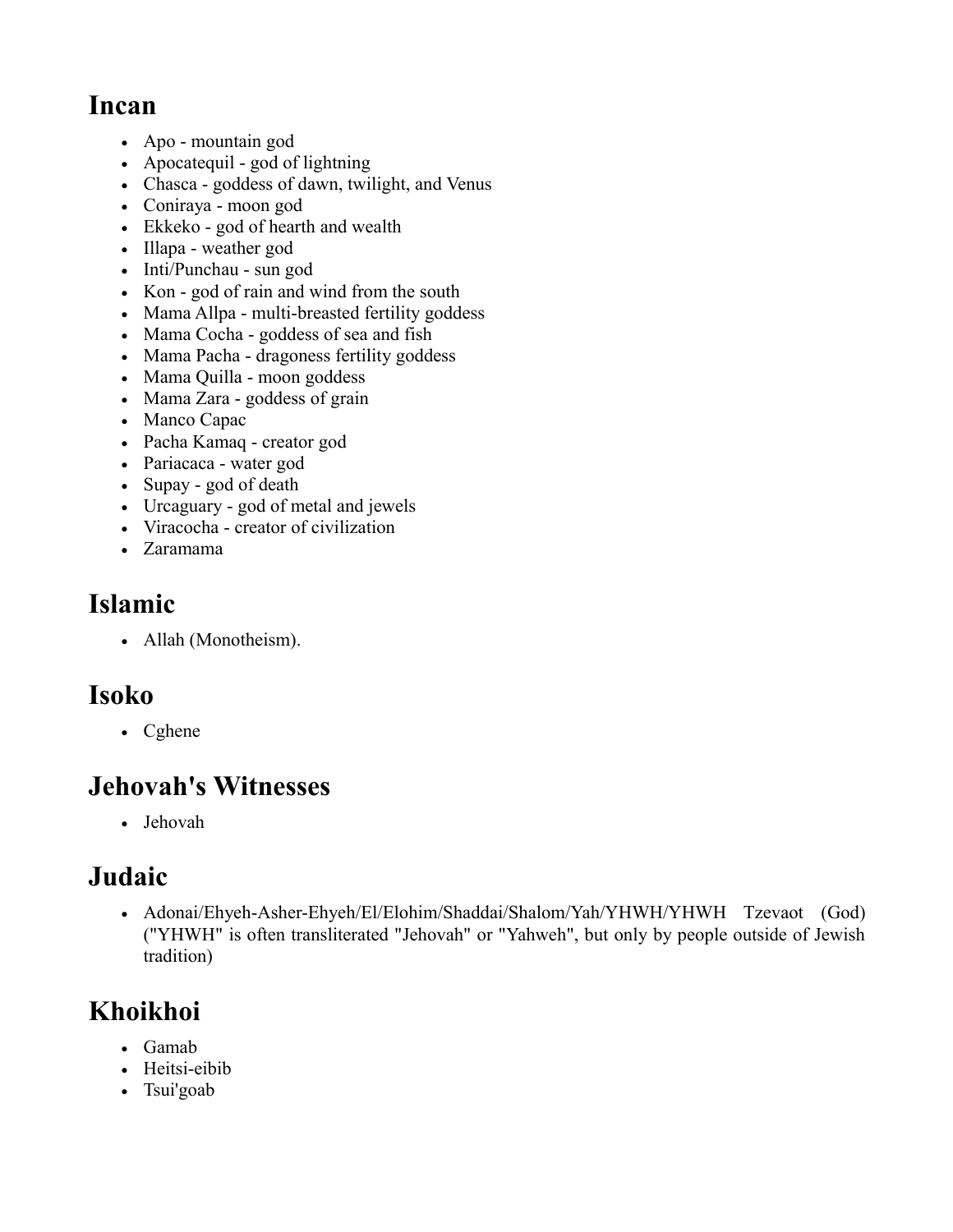## **[Korean](http://www.answers.com/topic/korean-mythology)**

- [Dangun](http://www.answers.com/topic/dangun)  the grandson of the god of heaven.
- [Hwanin](http://www.answers.com/topic/hwanin)  the grandson of Hwang-gung, one of the Four Men of Heaven and considered a direct ancestor of the Korean people.

# **[Xũ](http://www.answers.com/topic/kung-people)**

- [Mantis](http://www.answers.com/topic/mantis-1)
- Prishiboro

# **[Lotuko](http://www.answers.com/topic/lotuko-mythology)**

Ajok

# **[Latvian](http://www.answers.com/topic/latvian-mythology)**

- [Auseklis](http://www.answers.com/topic/auseklis)
- Dēkla
- [Dievs](http://www.answers.com/topic/dievs-1)  a god (the name was later used for the Christian god)
- [Jumis](http://www.answers.com/topic/latvian-mythology)
- Kārta
- [Laima](http://www.answers.com/topic/laima)
- [Māra](http://www.answers.com/topic/m-ra)
- [Pērkons](http://www.answers.com/topic/perk-nas)
- [Saule](http://www.answers.com/topic/saul-7)
- [Ūsiņš](http://www.answers.com/topic/latvian-mythology)

# **[Lugbara](http://www.answers.com/topic/lugbara-mythology)**

- [Adroa](http://www.answers.com/topic/adroa)
- Adroanzi

# **[Lusitani](http://www.answers.com/topic/lusitanian-mythology)**

- [Ares Lusitani](http://www.answers.com/topic/ares-lusitani)
- [Atégina](http://www.answers.com/topic/ataegina)
- [Bandonga](http://www.answers.com/topic/bandonga)
- [Bormanico](http://www.answers.com/topic/bormanico)
- [Cariocecus](http://www.answers.com/topic/cariocecus)
- [Duberdicus](http://www.answers.com/topic/duberdicus)
- [Endovelicus](http://www.answers.com/topic/endovelicus)
- Geleshus
- [Mars Cariocecus](http://www.answers.com/topic/cariocecus)
- [Nabia](http://www.answers.com/topic/nabia)
- [Nantosvelta](http://www.answers.com/topic/nantosuelta)
- [Runesocesius](http://www.answers.com/topic/runesocesius)
- [Sucellus](http://www.answers.com/topic/sucellus)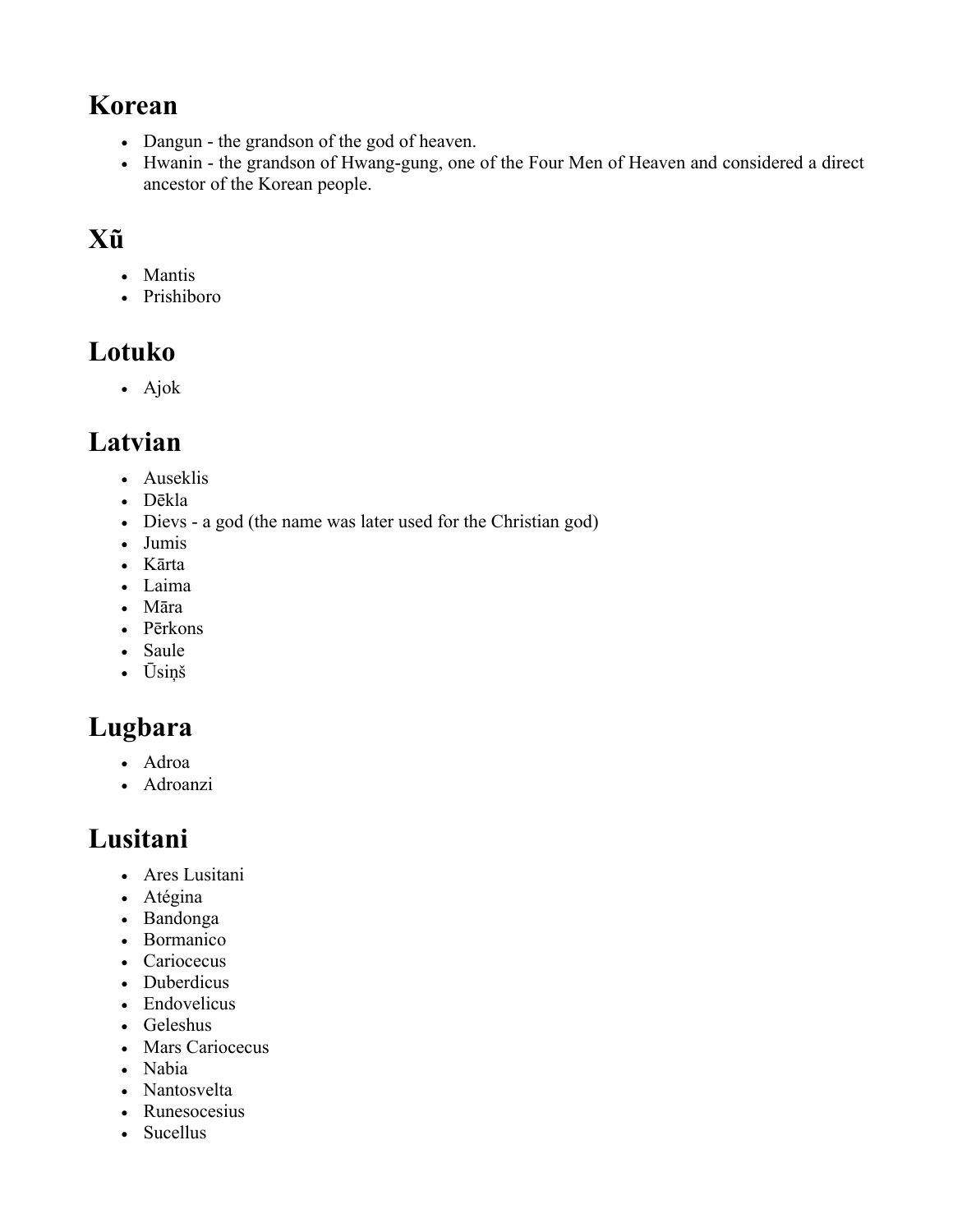- [Tongoenabiagus](http://www.answers.com/topic/tongoenabiagus)
- [Trebaruna](http://www.answers.com/topic/trebaruna)
- [Turiacus](http://www.answers.com/topic/turiacus)

# **[Lydian](http://www.answers.com/topic/lydian-gods)**

- [Annat](http://www.answers.com/topic/anat)
- [Anax](http://www.answers.com/topic/anax-1)
- [Artimus](http://www.answers.com/topic/artemis)
- [Asterios](http://www.answers.com/topic/asterion)
- [Atergätus](http://www.answers.com/topic/atargatis)
- [Atys](http://www.answers.com/topic/attis)
- [Baki.](http://www.answers.com/topic/dionysus)
- [Bassareus](http://www.answers.com/topic/bassareus)
- Damasēn
- Gugaie/Guge/Gugaia
- [Hermos](http://www.answers.com/topic/the-legendary-dragon-cards)
- Hipta
- [Hullos](http://www.answers.com/topic/hyllus-river)
- [Kandaulēs](http://www.answers.com/topic/hermes)
- Kaustros
- [Kubebe](http://www.answers.com/topic/kubaba)
- [Lamētrus](http://www.answers.com/topic/demeter)
- [Lukos](http://www.answers.com/topic/lycus-river-of-lydia)
- Lydian Lion
- Mēles
- [Moxus](http://www.answers.com/topic/mopsus)
- [Omfalē](http://www.answers.com/topic/omphale)
- [Pldans](http://www.answers.com/topic/apollo)

## **[Maya](http://www.answers.com/topic/maya-mythology)**

- Ahaw Kin Sun God
- [Bacabs](http://www.answers.com/topic/maya-mythology)  Gods of the 4 directions
- [Balac](http://www.answers.com/topic/balak)  War God
- [Balam](http://www.answers.com/topic/b-alam)  Protector God
- Bolon tza cab Ruling God of All
- [Chaac](http://www.answers.com/topic/chaac)  Rain God
- Hunah Ku Creator God
- [Itzamna](http://www.answers.com/topic/itzamna-1)  Reptile Creator God
- [Ix Chel](http://www.answers.com/topic/ixchel)  Moon Goddess
- [Kukulcan](http://www.answers.com/topic/gukumatz)  Feathered Serpent God
- [Xbalanque](http://www.answers.com/topic/maya-hero-twins)  God of the Jaguar
- Xi Balba God of the Death
- [Yum Kaax](http://www.answers.com/topic/yum-caax)  Corn God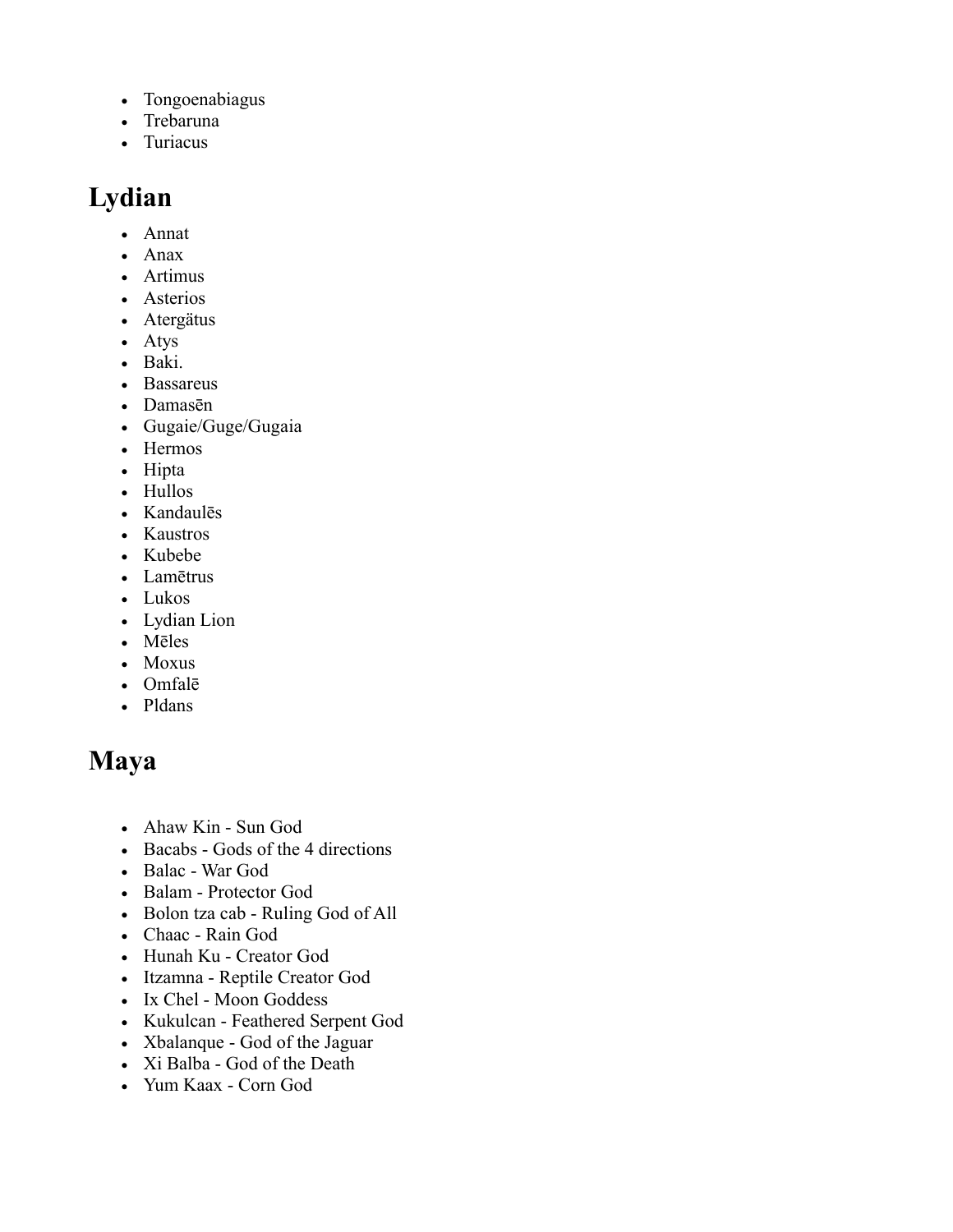# **[Mesopotamian](http://www.answers.com/topic/mesopotamian-mythology)**

- [Anshar](http://www.answers.com/topic/anshar-2)  father of heaven
- [Anu](http://www.answers.com/topic/anu)  the god of the highest heaven
- [Apsu](http://www.answers.com/topic/aps-999)  the ruler of gods and underworld oceans
- [Ashur](http://www.answers.com/topic/ashur-1)  national god of the Assyrians, thought by the Assyrians to be king of the gods
- [Damkina](http://www.answers.com/topic/damgalnuna)  Earth mother goddess
- [Ea](http://www.answers.com/topic/enki)  god of wisdom
- [Enlil](http://www.answers.com/topic/enlil)  god of weather and storms
- [Ereshkigal](http://www.answers.com/topic/ereshkigal)  Goddess of Darkness, Death, and Gloom
- [Hadad](http://www.answers.com/topic/hadad-1)  weather god
- [Ishtar](http://www.answers.com/topic/ishtar)  goddess of love and one of the highest-ranking deities in Mesopotamian myth
- [Kingu](http://www.answers.com/topic/kingu)  husband of Tiamat
- [Kishar](http://www.answers.com/topic/kishar-2)  father of the earth
- [Marduk](http://www.answers.com/topic/marduk)  national god of the Babylonians, later thought to be king of the gods
- [Mummu](http://www.answers.com/topic/mummu)  god of mists
- [Nabu](http://www.answers.com/topic/nabu-1)  god of the scribal arts
- [Nintu](http://www.answers.com/topic/belet-ili)  mother of all gods
- [Ninurta](http://www.answers.com/topic/ninurta-1)  god of war
- [Nergal](http://www.answers.com/topic/nergal)  god of war, disease, death and destruction; ruler of the underworld
- [Shamash](http://www.answers.com/topic/shamash)  god of the sun and of justice (Shapash in Ugaritic, Shamsa in Sumerian)
- [Sin](http://www.answers.com/topic/sin-babylonian-god-of-the-moon)  moon god
- [Tiamat](http://www.answers.com/topic/tiamat)  dragon goddess slain by Marduk

## **[Mormonism](http://www.answers.com/topic/mormonism-2)**

- [Heavenly Father](http://www.answers.com/topic/god-the-father)
- [Jesus Christ](http://www.answers.com/topic/jesus-christ)
- [The Holy Spirit](http://www.answers.com/topic/holy-spirit)

## **[Native American](http://www.answers.com/topic/native-american-mythology)**

### **[Abenaki](http://www.answers.com/topic/abenaki)**

- [Azeban](http://www.answers.com/topic/azeban) - [trickster](http://www.answers.com/topic/trickster)
- [Bmola](http://www.answers.com/topic/pamola) - [bird](http://www.answers.com/topic/bird) spirit
- [Gluskab](http://www.answers.com/topic/glooscap)  kind protector of humanity
- [Malsumis](http://www.answers.com/topic/malsumis)  cruel, evil god
- [Tabaldak](http://www.answers.com/topic/tabaldak)  the creator

### **[Haida](http://www.answers.com/topic/haida-mythology)**

- Gyhldeptis
- Lagua
- Nankil'slas
- $\cdot$  Sin
- Ta'axet
- $\bullet$  [Tia](http://www.answers.com/topic/tia-2)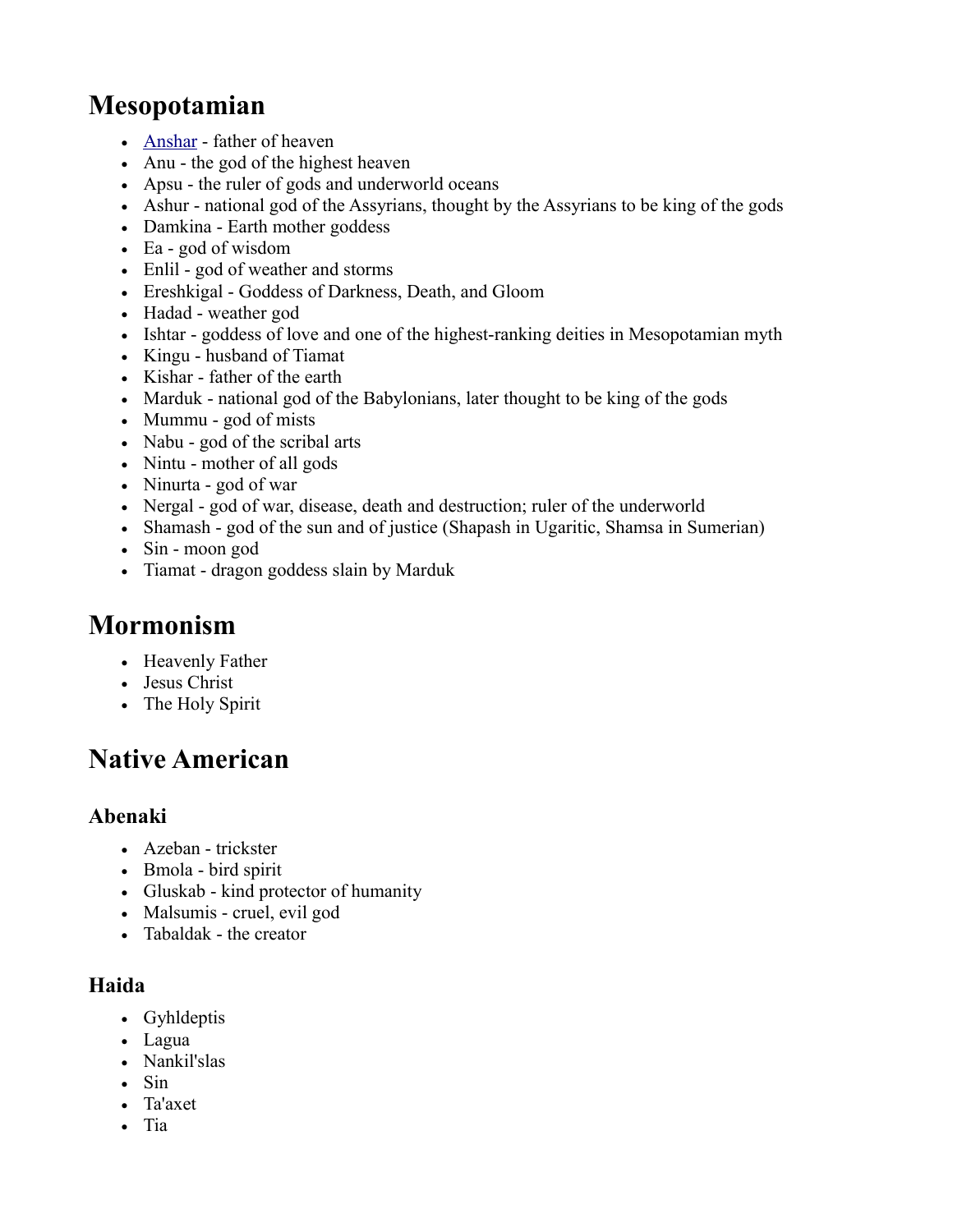### **[Ho-Chunk](http://www.answers.com/topic/ho-chunk-mythology)**

• [Kokopelli](http://www.answers.com/topic/kokopelli)

### **[Hopi](http://www.answers.com/topic/hopi-mythology)**

- [Aholi](http://www.answers.com/topic/aholi)
- [Angwusnasomtaka](http://www.answers.com/topic/angwusnasomtaka)
- [Kokopelli](http://www.answers.com/topic/kokopelli)
- Koyangwuti
- [Muyingwa](http://www.answers.com/topic/hopi-mythology)
- [Taiowa](http://www.answers.com/topic/hopi-mythology)

*See also:* [kachina.](http://www.answers.com/topic/kachina)

### **[Huron](http://www.answers.com/topic/wyandot-mythology)**

- Airesekui
- [Heng](http://www.answers.com/topic/heng-2)
- [Iosheka](http://www.answers.com/topic/wyandot-mythology)

### **[Inuit](http://www.answers.com/topic/inuit-mythology)**

- [Igaluk](http://www.answers.com/topic/igaluk)  lunar deity
- [Nanook](http://www.answers.com/topic/nanook)  master of bears
- [Nerrivik](http://www.answers.com/topic/nerrivik)  sea mother and food provider
- [Pinga](http://www.answers.com/topic/pinga)  goddess of the hunt, fertility, and medicine
- [Sedna](http://www.answers.com/topic/sedna)  sea goddess, ruler of the underworld
- [Torngasoak](http://www.answers.com/topic/torngasoak)  sky god

### **[Iroquois](http://www.answers.com/topic/iroquois-mythology)**

- Adekagagwaa
- [Gaol](http://www.answers.com/topic/jail-4)
- Gendenwitha
- Gohone
- Hahgwehdaetgan
- Hahgwehdiyu
- Onatha

### **[Kwakiutl](http://www.answers.com/topic/kwakwaka-wakw-mythology)**

• Kewkwaxa'we

#### **[Lakota](http://www.answers.com/topic/lakota-mythology)**

- Canopus
- [Haokah](http://www.answers.com/topic/haokah)
- [Whope](http://www.answers.com/topic/whope)
- $\bullet$  [Wi](http://www.answers.com/topic/wisconsin)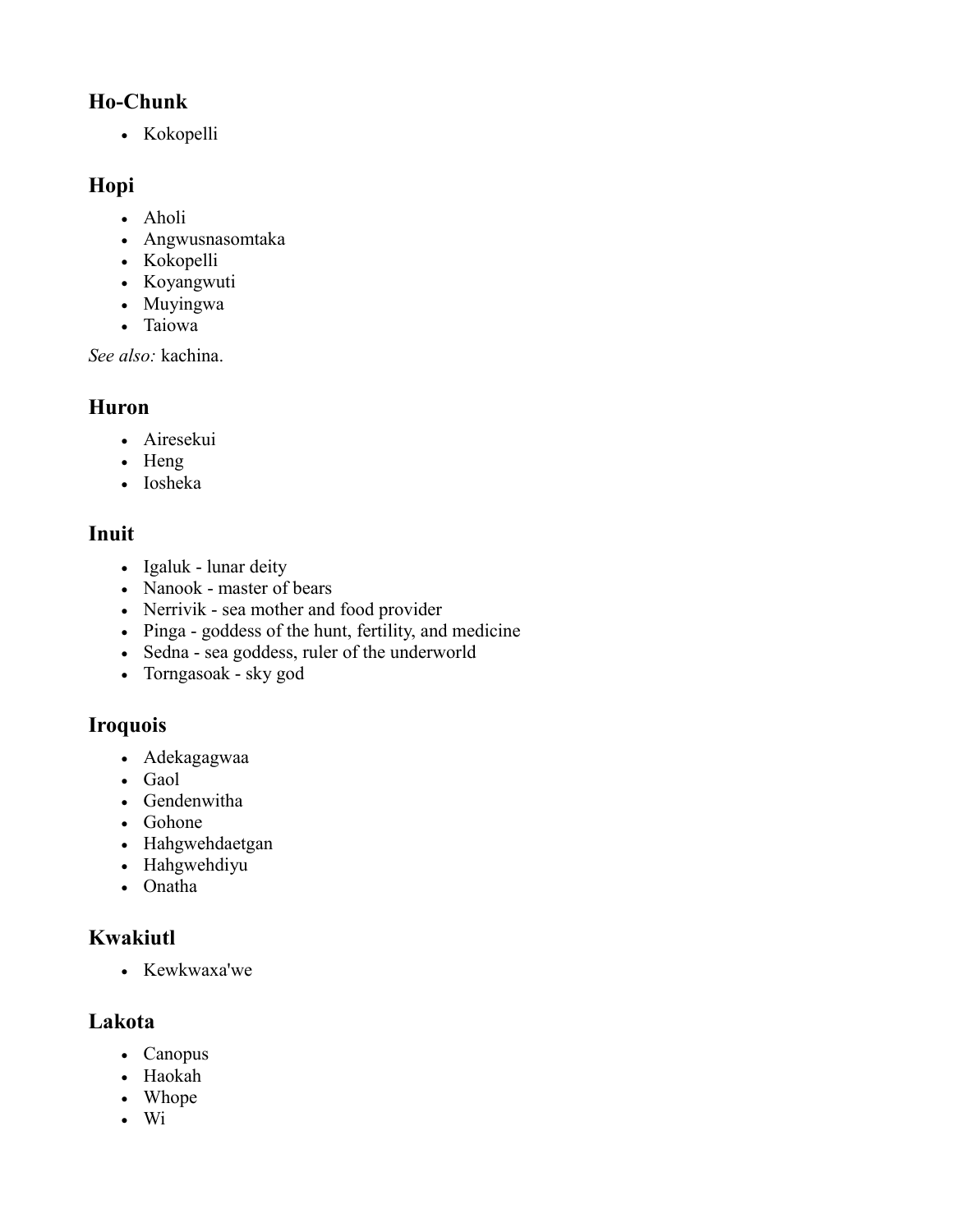### **[Navajo](http://www.answers.com/topic/navajo-mythology)**

- Ahsonnutli
- Bikeh Hozho
- Estanatelhi
- Glispa
- Hasteoltoi
- Hastshehogan
- Tonenili
- Tsohanoai
- Yolkai Estasan

#### **[Pawnee](http://www.answers.com/topic/pawnee-mythology)**

- [Pah](http://www.answers.com/topic/pah)
- [Shakuru](http://www.answers.com/topic/pawnee-mythology)
- [Tirawa](http://www.answers.com/topic/pawnee-mythology)

#### **[Salish](http://www.answers.com/topic/salish-mythology)**

• [Amotken](http://www.answers.com/topic/salish-mythology)

#### **[Seneca](http://www.answers.com/topic/seneca-mythology)**

- Eagentci
- Hagones
- Hawenniyo
- Kaakwha

## **[Norse](http://www.answers.com/topic/norse-mythology)**

- Balder god of beauty and light, slain by the trickery of Loki
- [Bragi](http://www.answers.com/topic/bragi-1)  god of bardic poetry
- [Freyja](http://www.answers.com/topic/freyja-1)  goddess of fertility
- [Freyr](http://www.answers.com/topic/freyr)  the brother of Freyja and a fertility god
- [Frigg](http://www.answers.com/topic/frigg)  goddess of marriage, household management, and love, Queen of Heaven, and wife of Odin
- [Heimdall](http://www.answers.com/topic/heimdall-1)  god of the rainbow, a bridge to heaven. His job is to blow his horn if danger approaches.
- [Hel](http://www.answers.com/topic/hel-being)  daughter of Loki and the giantess Angrboda, Queen of the Dead
- [Hodur](http://www.answers.com/topic/h-r)  brother of Balder and tricked by Loki to kill him
- [Idunn](http://www.answers.com/topic/i-unn)  guardianess of the Apples of Youth that kept the gods young
- [Loki](http://www.answers.com/topic/loki)  trickster-god, giant, blood-brother of Odin, will eventually lead the forces of evil against the gods in Ragnarok
- [Niord](http://www.answers.com/topic/njord-1)  god of sailors and fertile seaside land
- [Odin](http://www.answers.com/topic/odin)  king of the gods, god of wisdom and runes
- [Sif](http://www.answers.com/topic/sif-disambiguation-1)  the wife of Thor
- [Thor](http://www.answers.com/topic/thor)  god of war and storms, famous for his hammer, Mjolnir
- [Tyr](http://www.answers.com/topic/tyr-dc-comics)  god of war and glory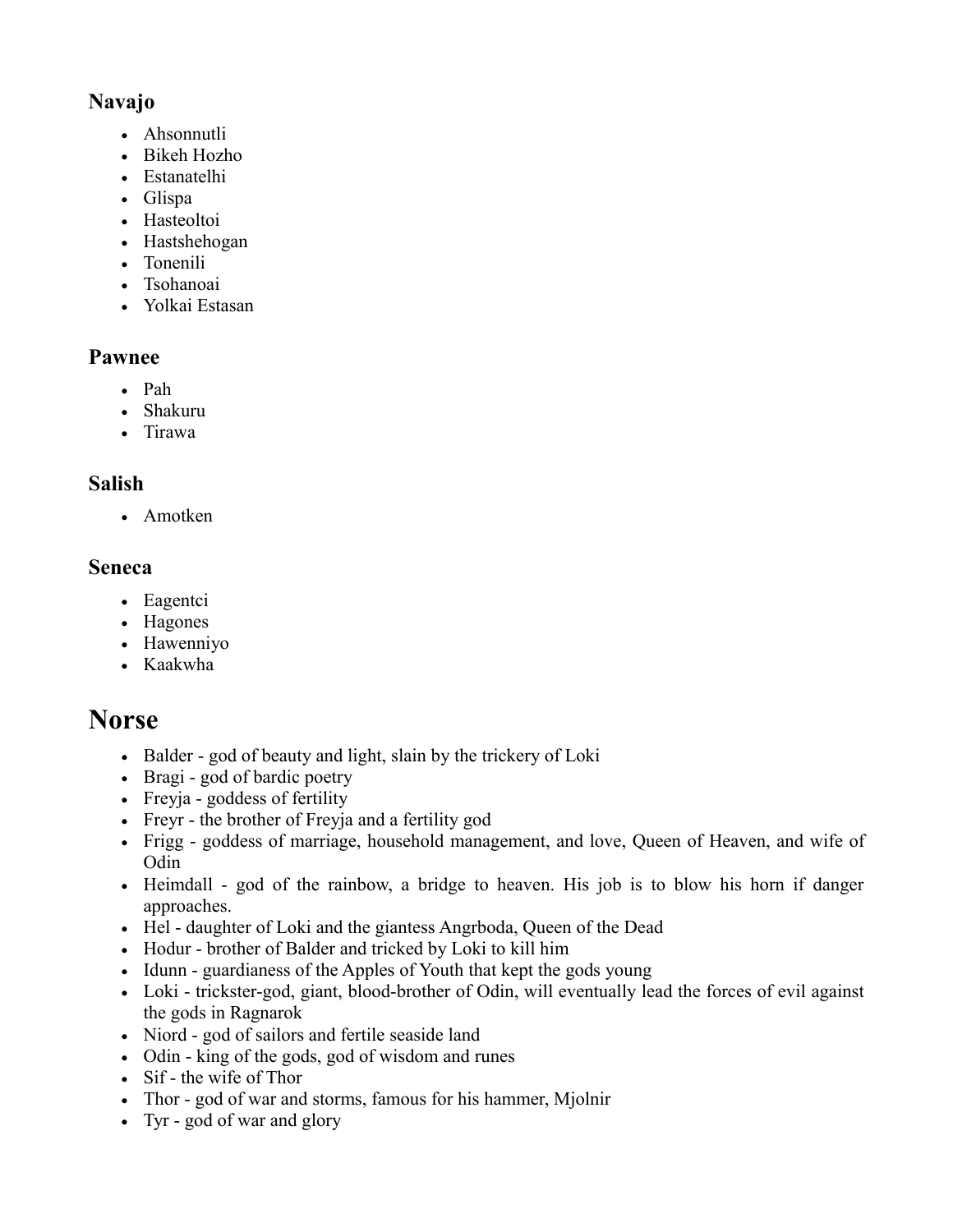# **[Philippine](http://www.answers.com/topic/philippine-mythology)**

- Amanikable God of Hunters.
- Amihan North Wind.
- Anitan Guardian of lightning.
- Anitun Tabu (Anitong Tao) Goddess of wind and rain.
- Apolake God of war, guardian of the sun.
- [Bakonawa](http://www.answers.com/topic/bakunawa)  Celestial Serpent, devourer of sun and moon.
- [Bathala](http://www.answers.com/topic/bathala)  Supreme god of the ancient Tagalogs.
- Dian Masalanta Goddess of love.
- Hukluban Goddess of death.
- Idianale Goddess of agriculture and husbandry.
- Ikapati/Lakan Pati Goddess of fields, fertility, and lands.
- Kalinga God of Thunder.
- [Kan-Laon](http://www.answers.com/topic/kan-laon)  Ancient Visayan god, king of time.
- Lalahon Goddess which resides in Mt. Kanlaon. Bringer of famine if unappeased.
- Manggagaway Goddess of sickness.
- Mangkukulam God of fire.
- Manisilat God of broken homes.
- [Maria Makiling](http://www.answers.com/topic/maria-makiling)  Protector of Mt. Makiling.
- [Mayari/](http://www.answers.com/topic/mayari)Bulan Lunar goddess.
- Magwayen Ferryman of the dead.
- [Tala](http://www.answers.com/topic/tala-goddess)  God/Goddess of the stars.
- Mandangan- God of War
- Mabuyan/ Bai Bulan Godess of the underworld.

# **[Polynesian](http://www.answers.com/topic/polynesian-mythology)**

#### **[Hawaiian](http://www.answers.com/topic/hawaiian-mythology)**

- [Atea](http://www.answers.com/topic/atea)
- [Ina](http://www.answers.com/topic/ina-goddess)
- [Kane Milohai](http://www.answers.com/topic/k-ne-milohai)
- [Lono](http://www.answers.com/topic/lono)
- [Maui](http://www.answers.com/topic/m-ui)
- [Papa](http://www.answers.com/topic/papa)
- [Pele](http://www.answers.com/topic/pele)

### **[Māori](http://www.answers.com/topic/m-ori-mythology)**

- [Haumia-tiketike](http://www.answers.com/topic/haumia-tiketike-1)  deity of uncultivated food, especially fern root
- [Hine-nui-te-pō](http://www.answers.com/topic/hine-nui-te-p)  deity of death
- Hine Tītama deity of the dawn
- Hine Raumati deity of the summer
- [Papa-tū-ā-nuku](http://www.answers.com/topic/rangi-and-papa)  deity of the earth
- [Rā](http://www.answers.com/topic/m-ori-religion)  deity of the sun
- [Ranginui](http://www.answers.com/topic/rangi-and-papa)  deity of the sky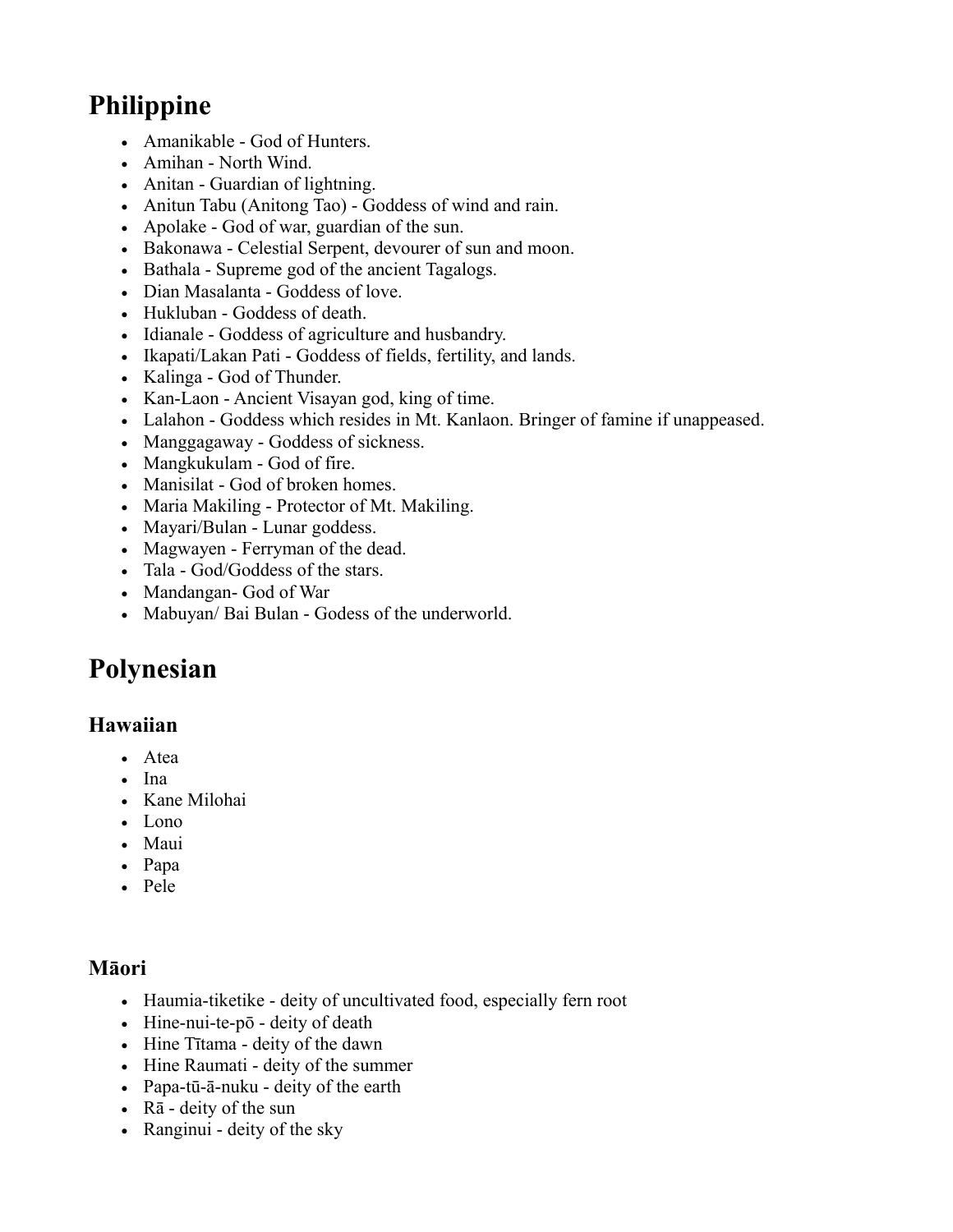- [Rongo](http://www.answers.com/topic/rongo)  deity of cultivated food
- [Ruaumoko](http://www.answers.com/topic/ruaumoko)  deity of earthquakes
- [Tāne Māhuta](http://www.answers.com/topic/t-ne-mahuta)  deity of the forest and its creatures, man
- [Tangaroa](http://www.answers.com/topic/tangaroa)  deity of the sea and its creatures
- [Tāwhiri-matea](http://www.answers.com/topic/t-whirim-tea)  deity of the weather, especially storms
- [Tū Matauenga](http://www.answers.com/topic/t-matauenga)  deity of war
- [Uenuku](http://www.answers.com/topic/uenuku)  deity of rainbows

## **[Prussian](http://www.answers.com/topic/old-prussians)**

- Ukapirmas the chief god, creator of the world
- Perkūns / Perkuno the god of thunder
- [Pikullos](http://www.answers.com/topic/pikullos) (Pikuls; Pickollo) god of war and death (in Christian times, he was vilified as the devil)
- Kaūks a deity
- Swāikstiks / Suaixtix / Swaixtix a deity
- Dēiwas a god (in Christian times, the name was applied to the Christian god)
- [Zempat](http://www.answers.com/topic/zempat)  god of the earth and of cattle

# **[Pygmy](http://www.answers.com/topic/bambuti-mythology)**

- Arebati
- [Khonvoum](http://www.answers.com/topic/khonvoum)
- [Tore](http://www.answers.com/topic/tore-scotland)

## **[Roman](http://www.answers.com/topic/roman-mythology-2)**

- [Acis](http://www.answers.com/topic/acis-1)  river god near the Etna, son of Faunus and the nymph Symaethis
- [Aesculapius](http://www.answers.com/topic/asclepius-1)  god of health and medicine
- [Apollo](http://www.answers.com/topic/apollo)  god of the sun, poetry, music, and oracles, and an Olympian
- [Aurora](http://www.answers.com/topic/aurora-mythology)  goddess of the dawn
- [Bacchus](http://www.answers.com/topic/dionysus)  god of wine and sensual pleasures, not considered an Olympian by the Romans
- [Bellona](http://www.answers.com/topic/bellona-goddess)  war goddess
- [Caelus](http://www.answers.com/topic/caelus)  god of the sky
- [Carmenta](http://www.answers.com/topic/carmenta)  goddess of childbirth and prophecy, and assigned a Flamen Minore
- [Ceres](http://www.answers.com/topic/ceres-7)  goddess of the harvest and mother of Proserpina, and an Olympian, and assigned a Flamen Minore
- [Consus](http://www.answers.com/topic/consus)  chthonic god protecting grain storage
- [Cupid](http://www.answers.com/topic/cupid)  god of love and son of Mars and Venus
- [Cybele](http://www.answers.com/topic/cybele)  earth mother
- [Diana](http://www.answers.com/topic/diana)  goddess of the hunt, the moon, virginity, and childbirth, twin sister of Apollo and an Olympian
- [Discordia](http://www.answers.com/topic/eris)  goddess of discord
- [Fama](http://www.answers.com/topic/pheme)  goddess of fame and rumor
- [Faunus](http://www.answers.com/topic/faunus-3)  god of flocks
- [Febris](http://www.answers.com/topic/febris)  goddess who prevented fever and malaria
- [Flora](http://www.answers.com/topic/flora)  goddess of flowers, and assigned a Flamen Minore
- Fortuna -goddess of fortune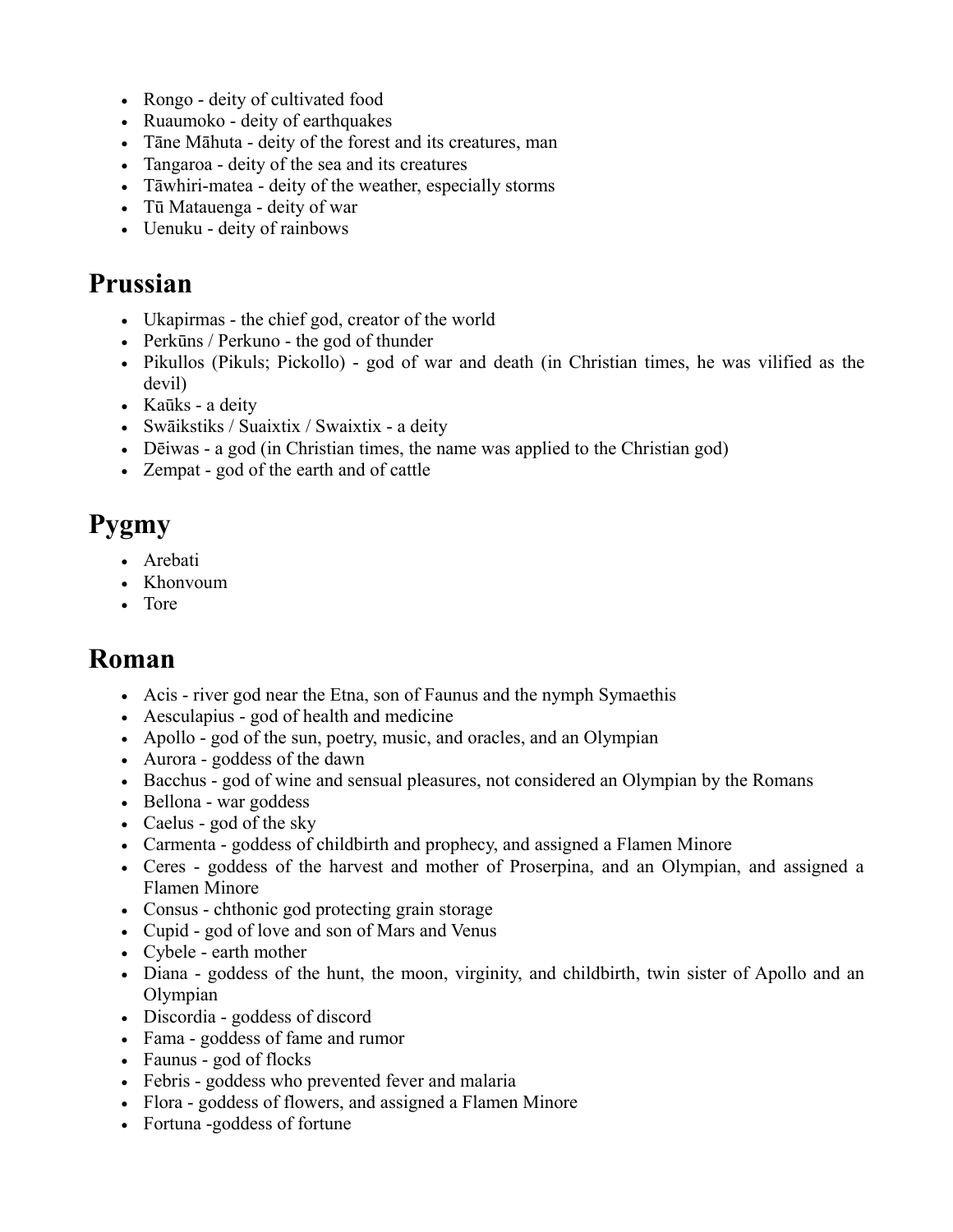- [Hercules](http://www.answers.com/topic/hercules-1914)  god of strength
- [Hespera](http://www.answers.com/topic/hesperides)  goddess of dusk
- [Hora](http://www.answers.com/topic/hersilia)  Quirinus' wife
- [Janus](http://www.answers.com/topic/janus)  two-headed god of beginnings and endings and of doors
- [Juno](http://www.answers.com/topic/juno-mythology)  Queen of the Gods and goddess of matrimony, and an Olympian
- [Jupiter](http://www.answers.com/topic/jupiter-god)  King of the Gods and the storm, air, and sky god, and an Olympian, and assigned a Flamen Majore
- [Juturna-](http://www.answers.com/topic/juturna) goddess of springs
- [Juventas](http://www.answers.com/topic/hebe-mythology)  god of youth
- [Libitina](http://www.answers.com/topic/libitina)  goddess of the underworld
- [Lucina](http://www.answers.com/topic/lucina)  goddess of childbirth
- [Luna-](http://www.answers.com/topic/selene) moon goddess
- [Lupercus](http://www.answers.com/topic/lupercus)  god of [shepherds](http://www.answers.com/topic/shepherd)
- [Mars](http://www.answers.com/topic/mars-god)  god of war and father of Romulus, the founder of Rome, and an Olympian, and assigned a Flamen Majore
- [Mercury](http://www.answers.com/topic/mercury-religion-in-encyclopedia)  messenger of the gods and bearer of souls to the underworld, and an Olympian
- [Minerva](http://www.answers.com/topic/minerva)  goddess of wisdom and war, and an Olympian
- [Mithras](http://www.answers.com/topic/mithras)  god of [Mithraism,](http://www.answers.com/topic/mithraism) a separate religion
- [Morpheus](http://www.answers.com/topic/morpheus)  god of dreams
- [Nemesis](http://www.answers.com/topic/nemesis-mythology-1)  goddess of revenge
- [Neptune](http://www.answers.com/topic/neptune-mythology)  god of the sea, earthquakes, and horses, and an Olympian
- [Orcus](http://www.answers.com/topic/orcus-mythology)  a god of the underworld and punisher of broken oaths
- [Pluto](http://www.answers.com/topic/pluto-god)  King of the Dead
- [Poena](http://www.answers.com/topic/poena)  goddess of punishment
- [Pomona](http://www.answers.com/topic/pomona-3)  goddess of fruit trees, and assigned a Flamen Minore.
- [Portunes-](http://www.answers.com/topic/portunes) god of keys, doors, and livestock, he was assigned a Flamen Minore.
- [Priapus](http://www.answers.com/topic/priapus)  god of fertility
- [Proserpina](http://www.answers.com/topic/proserpina)  Queen of the Dead and a grain-goddess
- [Quirinus](http://www.answers.com/topic/quirinus)  Romulus, the founder of Rome, was deified as Quirinus after his death. Quirinus was a war god and a god of the Roman people and state, and was assigned a Flamen Majore.
- [Saturn](http://www.answers.com/topic/saturn-mythology)  a titan, god of harvest and agriculture, the father of Jupiter, Neptune, Juno, and Pluto
- [Silvanus](http://www.answers.com/topic/silvanus-mythology)  tutelary spirit of woods
- [Sol Invictus](http://www.answers.com/topic/sol-invictus-1)  sun god
- [Somnus](http://www.answers.com/topic/hypnos)  god of sleep
- [Suadela-](http://www.answers.com/topic/suadela) goddess of persuasion
- [Terra](http://www.answers.com/topic/terra-mythology)  goddess of the earth and land
- [Terminus](http://www.answers.com/topic/terminus-god)  the rustic god of boundaries
- [Trivia](http://www.answers.com/topic/trivia-1)  goddess of magic
- [Venus](http://www.answers.com/topic/venus-mythology)  goddess of love and beauty, mother of the hero Aeneas, and an Olympian
- [Vesta](http://www.answers.com/topic/vesta)  goddess of the hearth and the Roman state, and an Olympian.
- [Victoria](http://www.answers.com/topic/victoria-mythology)  goddess of victory
- [Volturnus-](http://www.answers.com/topic/volturnus) a god of water, was assigned a Flamen Minore.
- [Voluptas](http://www.answers.com/topic/voluptas)  goddess of pleasure
- [Vulcan](http://www.answers.com/topic/vulcan-dc-comics)  god of the forge, fire, and blacksmiths, and an Olympian, and assigned a Flamen Minore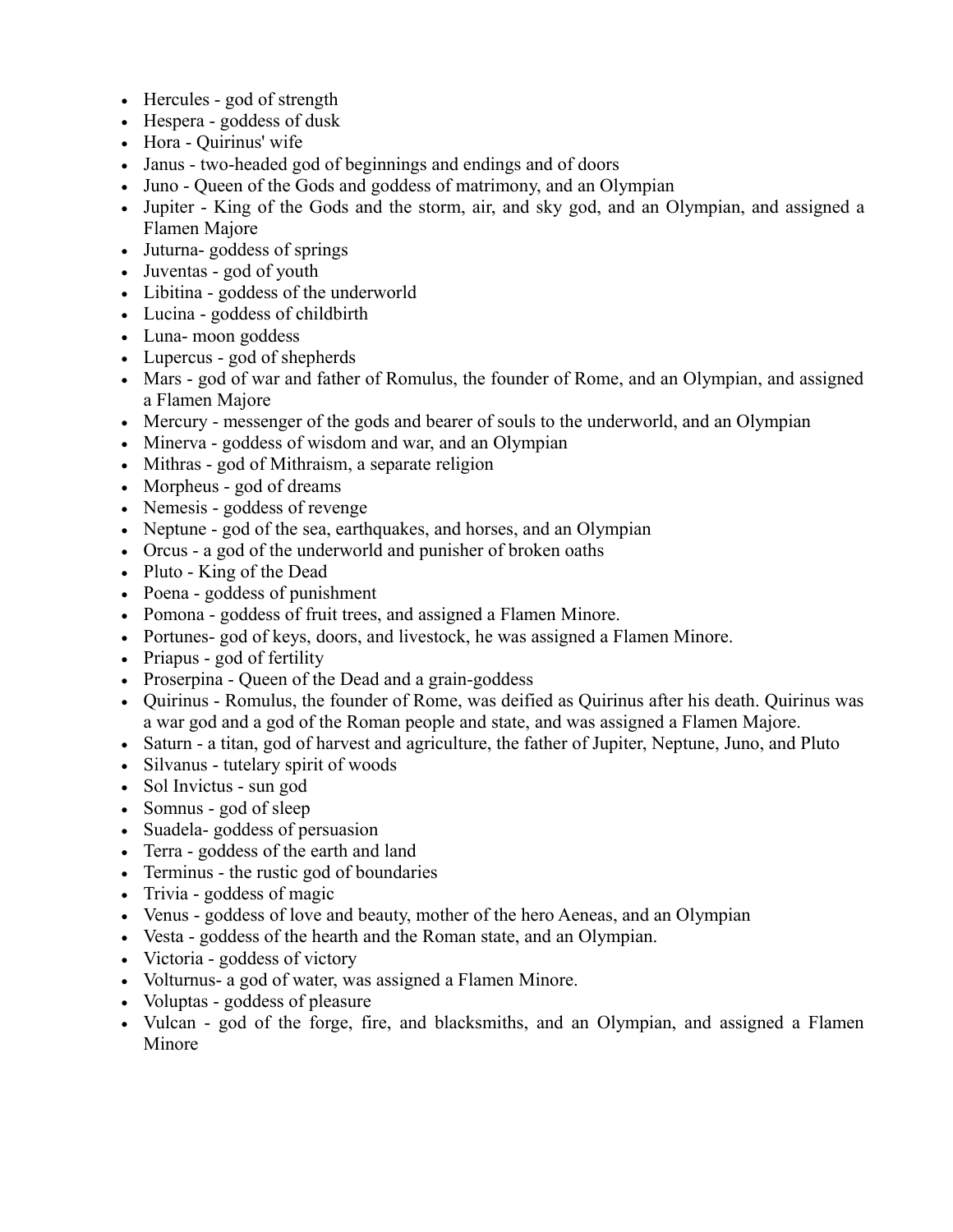# **[Sardinian](http://www.answers.com/topic/sardinia)**

Sardinian deities, mainly referred to in the age of [Nuragici people,](http://www.answers.com/topic/history-of-sardinia) are partly derived from [Phoenician](http://www.answers.com/topic/phoenicia) ones.

- Janas Goddesses of death
- Maymon God of [Hades](http://www.answers.com/topic/hades)
- Panas Goddesses of reproduction (women dead in childbirth)
- Thanit Goddess of Earth and fertility

## **[Semitic pagan](http://www.answers.com/topic/semitic-gods-and-goddesses)**

- [Adad](http://www.answers.com/topic/adad-2)
- [Adonis](http://www.answers.com/topic/adonis)
- [Amurru](http://www.answers.com/topic/amurru)
- [An/Anu](http://www.answers.com/topic/anu)
- [Anat](http://www.answers.com/topic/anat)
- [Anshar](http://www.answers.com/topic/anshar-2) | [Asshur](http://www.answers.com/topic/ashur-1)
- [Asherah](http://www.answers.com/topic/asherah)
- [Astarte](http://www.answers.com/topic/astarte)
- [Beelzebub](http://www.answers.com/topic/beelzebub)
- [Baʿal/Hadad](http://www.answers.com/topic/hadad-1)
- [Dagon](http://www.answers.com/topic/dagon)
- [El](http://www.answers.com/topic/el)
- [Enki/Ea](http://www.answers.com/topic/enki)
- [Enlil](http://www.answers.com/topic/enlil)
- [Ereshkigal](http://www.answers.com/topic/ereshkigal)
- [Inanna/](http://www.answers.com/topic/inanna)[Ishtar](http://www.answers.com/topic/ishtar)
- [Kingu](http://www.answers.com/topic/kingu) | [Kishar](http://www.answers.com/topic/kishar-2)
- [Lahmu](http://www.answers.com/topic/lahmu) & [Lahamu](http://www.answers.com/topic/lahamu)
- [Marduk](http://www.answers.com/topic/marduk)
- [Mot](http://www.answers.com/topic/mot-2)
- [Mummu](http://www.answers.com/topic/mummu)
- [Nabu](http://www.answers.com/topic/nabu-1)
- [Nammu](http://www.answers.com/topic/nammu-2)
- [Nanna/Sin](http://www.answers.com/topic/sin-babylonian-god-of-the-moon)
- [Nergal](http://www.answers.com/topic/nergal)
- [Ninhursag/Damkina](http://www.answers.com/topic/ninhursag-1)
- [Ninlil](http://www.answers.com/topic/ninlil)
- [Tiamat](http://www.answers.com/topic/tiamat)
- [Utu/](http://www.answers.com/topic/utu-1)[Shamash](http://www.answers.com/topic/shamash)
- [Yaw](http://www.answers.com/topic/yam-god)

#### **Gods of Ur of the Chaldeans (only appearing in the LDS Book of Abraham)**

- Elkenah
- [Libnah](http://www.answers.com/topic/libnah)
- Mahmackrah
- [Korash](http://www.answers.com/topic/k-r)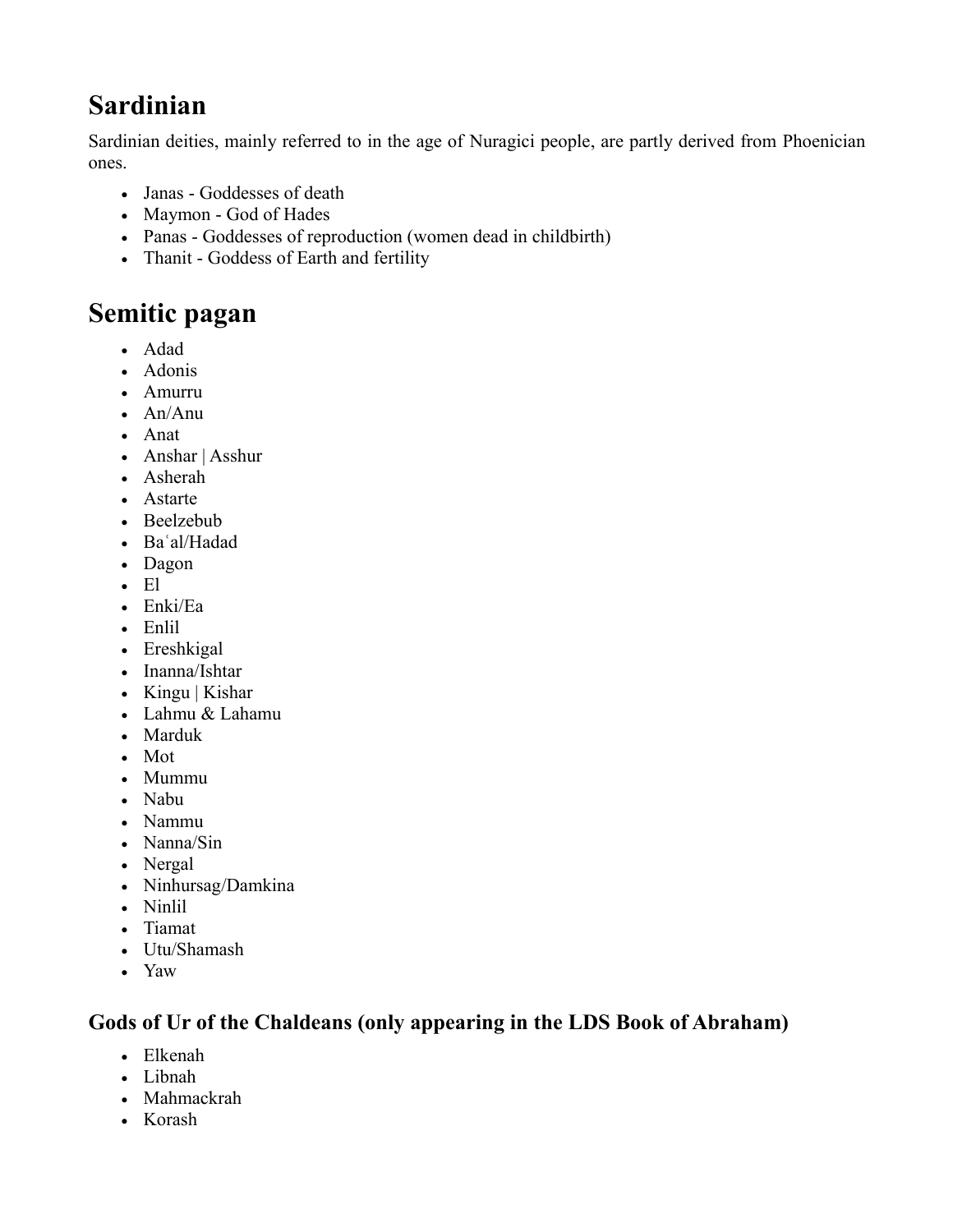## **[Shinto](http://www.answers.com/topic/shinto)**

- [Aji-Suki-Taka-Hiko-Ne](http://www.answers.com/topic/ajisukitakahikone)  god of thunder
- [Amaterasu](http://www.answers.com/topic/amaterasu)  sun goddess
- [Ama-no-Uzume](http://www.answers.com/topic/ama-no-uzume)  fertility goddess
- [Amatsu Mikaboshi](http://www.answers.com/topic/amatsu-mikaboshi)  god of evil
- [Chimata-No-Kami](http://www.answers.com/topic/chimata-no-kami)  god of crossroads, highways and footpaths
- [Ho-Musubi](http://www.answers.com/topic/kagu-tsuchi)  god of fire
- [Inari \(mythology\)](http://www.answers.com/topic/inari)  god of rice
- [Izanagi](http://www.answers.com/topic/izanagi-2)  creator god
- [Izanami](http://www.answers.com/topic/izanami-2)  creator goddess
- [Kagu-tsuchi](http://www.answers.com/topic/kagu-tsuchi)  god of fire
- Kura-Okami god of rain
- Nai-No-Kami god of earthquakes
- [O-Kuni-Nushi](http://www.answers.com/topic/kuninushi)  god of sorcery and medicine
- O-Wata-Tsu-Mi god of the sea
- [Sengen-Sama](http://www.answers.com/topic/konohanasakuya-hime)  goddess of the [Mt. Fujiyama](http://www.answers.com/topic/mount-fuji)
- [Seven Gods of Fortune](http://www.answers.com/topic/seven-lucky-gods)
	- [Benzai-ten](http://www.answers.com/topic/benzaiten) or Benten goddess of money, eloquent persuasion, and knowledge
	- [Bishamon-ten](http://www.answers.com/topic/vaisravana)  god of happiness and war
	- [Daikoku-ten](http://www.answers.com/topic/daikokuten)
	- [Ebisu](http://www.answers.com/topic/ebisu-mythology) (also spelled Yebisu)
	- [Fukurokuju](http://www.answers.com/topic/fukurokuju)
	- [Hotei-osho](http://www.answers.com/topic/budai)
	- [Jurojin](http://www.answers.com/topic/jurojin)
- [Shina-To-Be](http://www.answers.com/topic/shina-to-be)  goddess of wind
- [Shina-Tsu-Hiko](http://www.answers.com/topic/shina-tsu-hiko)  god of wind
- [Sojobo](http://www.answers.com/topic/s-j-b)  king of the [tengu](http://www.answers.com/topic/tengu)
- [Susanoo](http://www.answers.com/topic/susanoo)  god of storms and thunder, snakes and farming.
- Taka-Okami god of rain
- Take-Mikazuchi god of thunder
- [Tengu](http://www.answers.com/topic/tengu)  minor trickster deities
- [Tsukuyomi](http://www.answers.com/topic/tsukuyomi-1)  god of the moon
- [Uke-Mochi](http://www.answers.com/topic/uke-mochi)  goddess of food
- Wakahiru-Me goddess of the dawn sun

## **[Sikhism](http://www.answers.com/topic/sikhism)**

[Waheguru.](http://www.answers.com/topic/waheguru)

## **[Slavic](http://www.answers.com/topic/slavic-mythology)**

- [Belobog](http://www.answers.com/topic/belobog)  god of light and sun (speculative)
- [Berstuk](http://www.answers.com/topic/berstuk)  evil god of the forest
- [Cislobog](http://www.answers.com/topic/zislbog)  moon goddess
- [Crnobog](http://www.answers.com/topic/chernobog-1)  god of woe (speculative)
- [Dajbog](http://www.answers.com/topic/dazbog)  sun god
- [Dziewona](http://www.answers.com/topic/dziewona)  equivalent of [Diana](http://www.answers.com/topic/diana-2)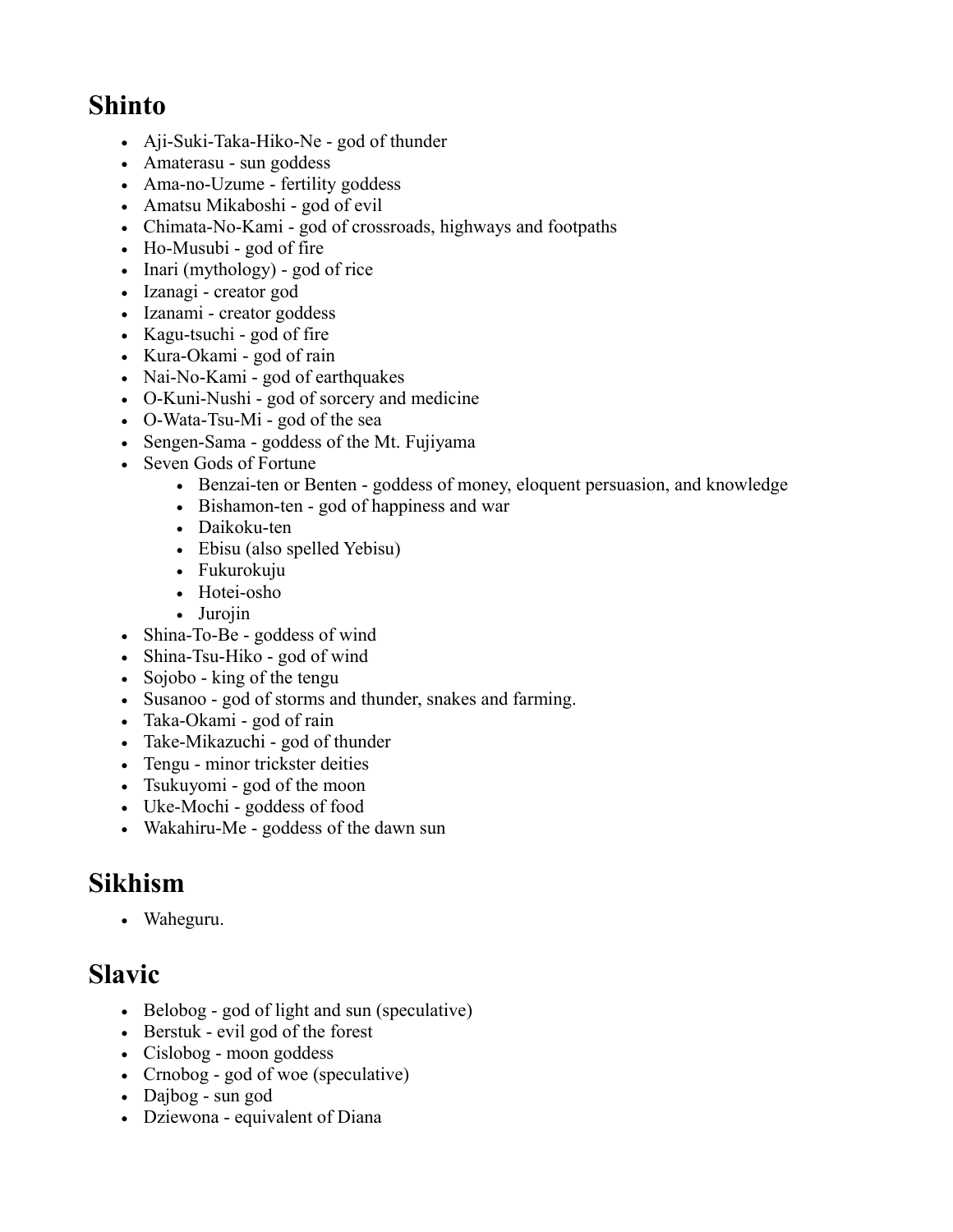- [Flins](http://www.answers.com/topic/flins)  god of death
- [Hors](http://www.answers.com/topic/hors)  god of the winter sun
- [Jarilo](http://www.answers.com/topic/jarilo)  god of vegetation, fertility, spring, and associated with war and harvest
- [Juthrbog](http://www.answers.com/topic/juthrbog)  moon god
- [Karewit](http://www.answers.com/topic/karewit)  protector of the town of [Korzenica](http://www.answers.com/topic/garz)
- [Lada and Lado](http://www.answers.com/topic/lada-and-lado)
- [Marowit](http://www.answers.com/topic/marowit)  god of nightmares
- [Perun](http://www.answers.com/topic/perun)  god of thunder and lightning
- [Podaga](http://www.answers.com/topic/podaga)  weather god, and god of fishing, hunting and farming
- [Porewit](http://www.answers.com/topic/porewit)  god of law, order and judgment
- [Radegast \(god\)](http://www.answers.com/topic/radegast-god)  possibly a god of hospitality, fertility and crops
- [Rugiwit](http://www.answers.com/topic/rugiewit)
- [Sieba](http://www.answers.com/topic/siwa)  fertility and love goddess
- [Siebog](http://www.answers.com/topic/siebog)  god of love and marriage
- [Stribog](http://www.answers.com/topic/stribog)  god and spirit of the winds, sky and air
- [Svarog](http://www.answers.com/topic/svarog)  god of fire
- [Svetovid](http://www.answers.com/topic/svetovid)  god of war, fertility and abundance
- [Triglav](http://www.answers.com/topic/triglav-mythology)  three-headed god
- [Veles](http://www.answers.com/topic/veles-god)  god of earth, waters, and the underworld
- [Zirnitra](http://www.answers.com/topic/zirnitra)  dragon god of sorcery

### **[Sumerian](http://www.answers.com/topic/mesopotamian-mythology)**

- $An$
- [Enki](http://www.answers.com/topic/enki)
- [Enlil](http://www.answers.com/topic/enlil)
- [Inanna](http://www.answers.com/topic/inanna)
- [Nammu](http://www.answers.com/topic/nammu-2)
- [Nanna](http://www.answers.com/topic/nanna)
- [Ninhursag](http://www.answers.com/topic/ninhursag-1)
- [Ninlil](http://www.answers.com/topic/ninlil)
- $\cdot$  [Sin](http://www.answers.com/topic/sin-babylonian-god-of-the-moon)
- [Utu](http://www.answers.com/topic/utu-1)
- [Zibelthiurdos](http://www.answers.com/topic/zibelthiurdos)

## **[Ugarit](http://www.answers.com/topic/ugarit)**

- Anat war goddess
- [Athirat](http://www.answers.com/topic/asherah)  mother goddess
- Athtart goddess of fertility
- [Dagon](http://www.answers.com/topic/dagon)  god of earth
- [El](http://www.answers.com/topic/el)  the father god and head
- [Haddu](http://www.answers.com/topic/hadad-1)  commonly titled [Ba'l,](http://www.answers.com/topic/baal) a rain god and storm god.
- [Mot](http://www.answers.com/topic/mot-2)  the god of death
- [Yam](http://www.answers.com/topic/yam-god)  the god of the sea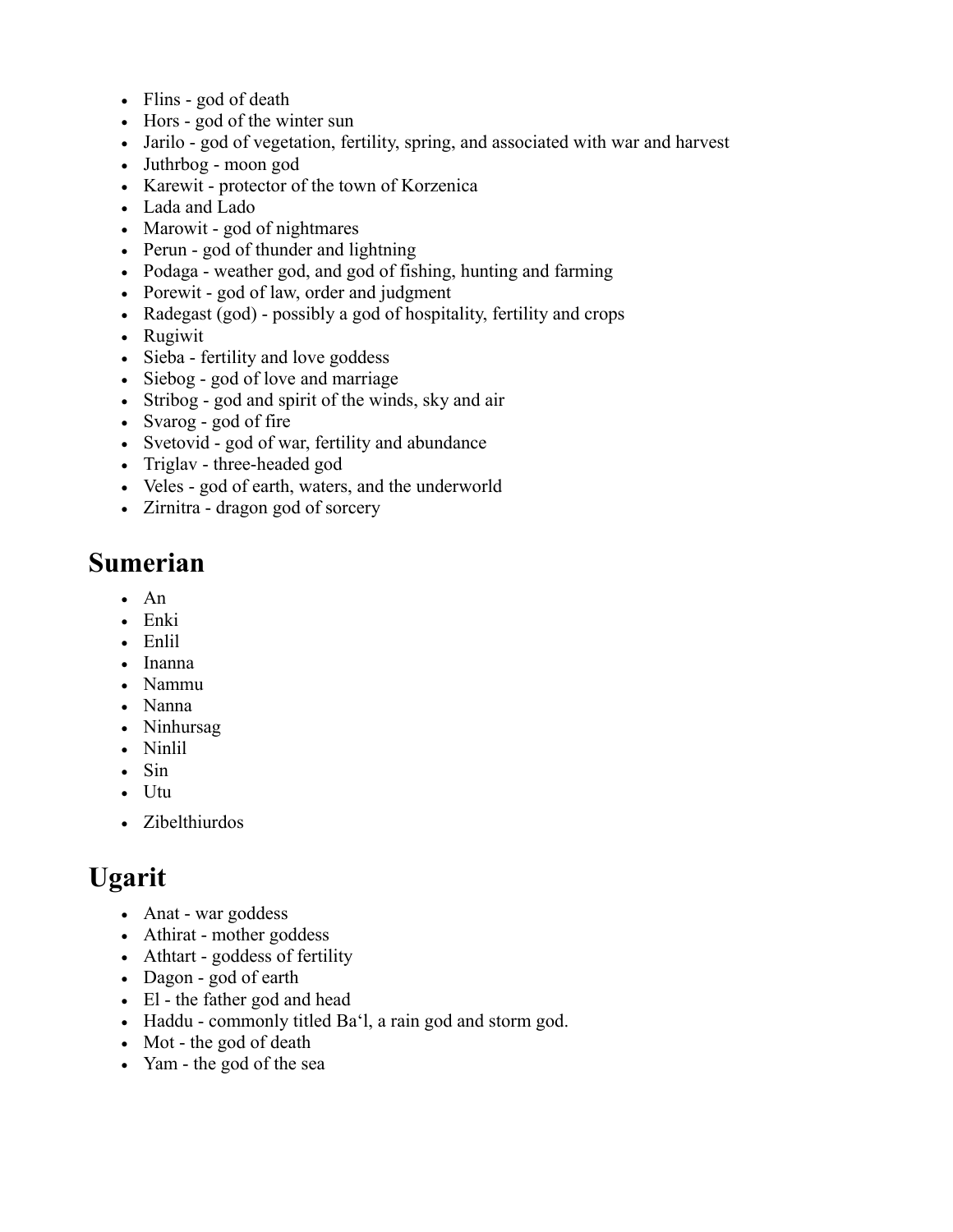A simple internet search for God...God's are ubiquitous...Every society in human history has had many gods for many things or one God for everything...Gods are constructs created by a connective, developing, self-aware intelligence...Gods are not real, but they are very human...

#### *Religion is the product of a developing intelligence in a hostile world...*

All the stories, myths, legends, gospel and writings that have tried to explain and understand human reality since the beginning of human history are historical, entertaining, insightful, contradicting and necessary progressions in the developmental evolution of human awareness and human intelligence and throughout recorded history these writings on philosophy, religion and spirituality are equally brilliant explorations of the nature of human existence or just plain silly...It's easy in retrospect to wonder how Greeks might have believed in the gods we now know as the Greek myths, but 2,500 years ago humans did not understand laws of nature or the laws of science known today...One definition of intelligence is a need to understand and explain the nature of the reality each intelligence experiences through sensory input and conceptual thought and the existence of gods, demons and the many variations of speculative supernatural phenomenon were rational constructs to a curious emerging species seeking to explain the forces of nature and understand the mystery of existence...Life was a mystery without scientific order and life is still a mystery today but the questions are bigger, stranger and structurally organized around an evolved intelligence and awareness stretching billions of light years in all directions...The human species has been looking out from Earth and asking these existential questions for thousands of years and the telescope, a fundamental tool of human exploration and analysis, was only invented some 400 years ago...Since that time the advancement of science and unbounded human curiosity has proven to our species the nature of our existence in three-dimensional space and the natural wonder and real mystery of a reality that is now definable and increasingly understood...Humans now *know* the answers to many of the questions asked by every civilization throughout time and it's changed the way intelligence explores this continuing question of existence...

#### *Almost no human being on Earth today believes the Greek gods actually existed and all religions on Earth will someday suffer the same fate...*

Humans are tiny biological creatures living on a rock circling a black hole with billions of stars, comets, planets and moons, everything moving incredibly fast in a mysterious emptiness growing larger every second, a universe with a chaotic and violent beginning in unending motion that will continue to 'grow' for trillions of years...The *why* of human existence and the *why* of existence itself is the essential question our species will explore for the next billion years and the reality of what might be possible is mostly unknowable at this time simply because the human race is so young...Is there a vast intelligence beyond the boundaries of human awareness and beyond all human science that understands the reality of this 'eternity'? Are there unknown multiple dimensions of existence in exotic possibilities not yet discovered, ways to travel faster than the speed of light, ways to teleport matter, cross-dimensional travel, molecular re-cohesion or modification that could extend a human lifespan thousands of years?

The answers to these questions are unknown but it's clear the reality of human existence and the why of everything is a much bigger question than any religion ever imagined on Earth...Today it's increasingly clear that all the religions, myths and fantasy which have influenced and dominated human culture and civilizations since the beginning of human history are simply the result of a self-aware, sentient species exploring and recognizing the reality of their own existence...Human stories of man's 'relationship' with deities and gods from every culture, every civilization and every religion are a remarkable mixture of memories, history, metaphor, illusion, dreams, story-telling, observable reality, unexplained phenomenon and the need to understand *why* we exist...Just to understand *where* humans exist in physical space and time has taken thousands of years of discovery and it's unknown if we can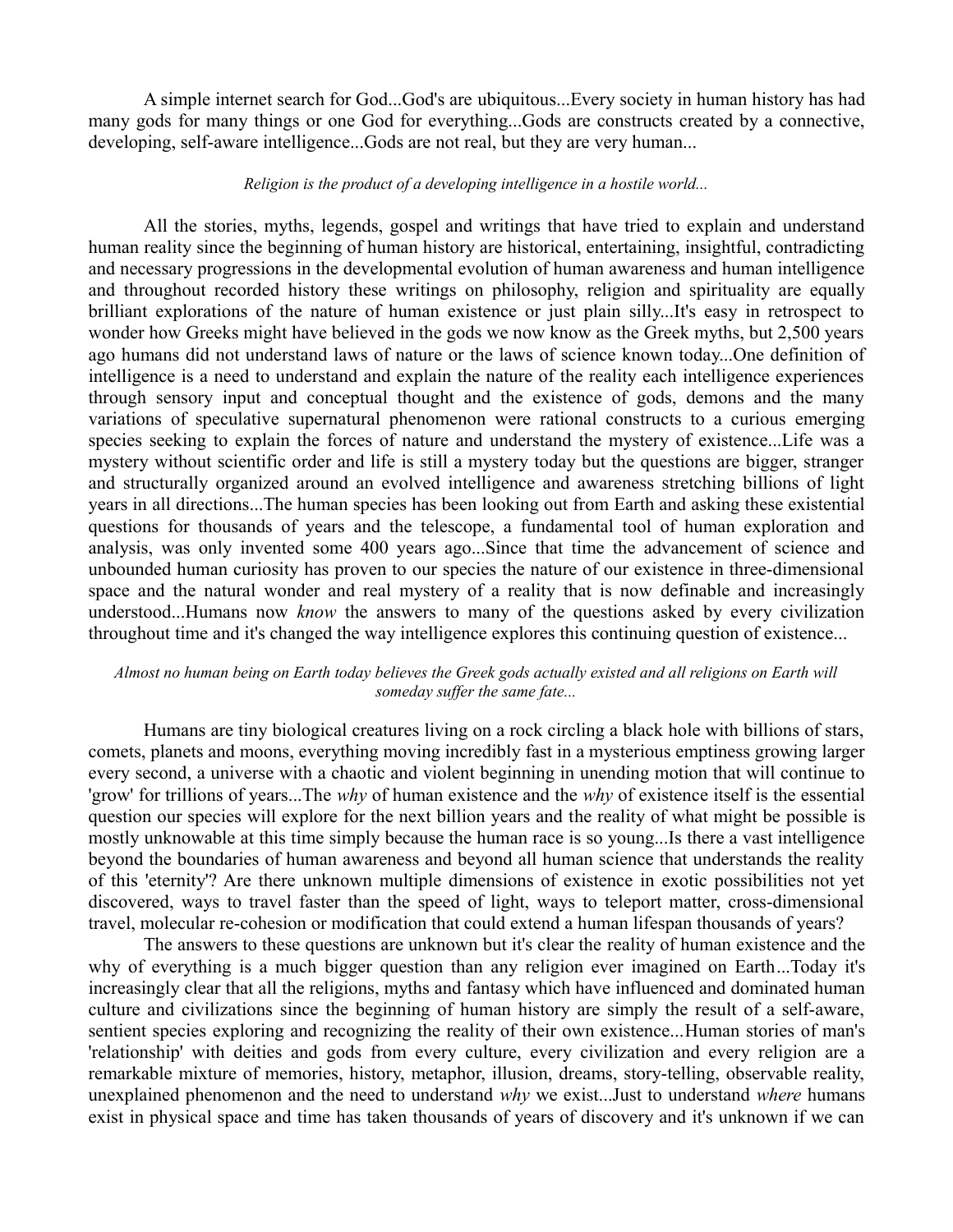ever know why this universe exists or the nature of reality beyond the Big Bang but it's clear in this century, after a chaotic, unscripted, creative, violent and enlightened 200,000 year history of human expansion and occupation, it's clear that all of Earth's religions are the invention of man...

*The famous philosopher Descartes who tried to understand human reality without God still believed in God and how could he not, knowing something existed somewhere beyond Earth...Still, he believed physical phenomena must be explained by the laws of nature and God could not change nature after creating these laws in the beginning...*

An advanced alien race visiting this planet today would view every church, every temple, every mosque, every single religious structure on Earth as a clear indication of the level of human intellectual development, a planet full of monuments reflecting dogma, ignorance and the absence of a shared intellectual awareness on an overpopulated world consumed with selfish ideologies and violence...At this time in the history of human evolution, with war, widespread ignorance, millions of babies dying, children neglected and discrimination, greed and abuse on a planet-wide scale, it's clear that the many idealizations of a deity or deities and their imagined involvement with life on this world are without foundation...There is no evidence for even a single deity, no miracles, no resurrections, no spells, no witchcraft and no magic...The reality of human religion is clear to all intelligent creatures but the question of eternity and the reality of origins and existence are questions that might never be fully answered...*How can answers be known to questions this big?* How does life exist and why does life exist and what will existence be like in a trillion years of unending expansion? Are such vast, endless time scales possible and how can they not be possible? Where does physical reality end on the scale of the very large or the impossibly small? Humans exist in a continuum of size and spatial awareness that has no solution in either direction...How can this be? Think of the speed of light, the speed limit of the universe...How can there be a speed limit if we don't exist in a reality of laws and restrictions and why are there laws and restrictions? How can there be forever and how can there not? As a species humans can no longer attach superstitious meaning or superficial reasoning to these ancient questions...We must wait for answers...It's likely our species will continue to make scientific progress for a billion years and still not know what exists beyond our measurable, observable reality...Or will we? A sentient species who seek to know the reality of their existence will not accept conjecture without proof...Humanity will continue to ask these ancient questions, explore their reality, observe, measure, survive and wait...

*There is no mystery of God because there is no evidence of God...*

*The North Carolina Constitution states: "The following persons shall be disqualified for office: First, any person who shall deny the being of Almighty God." Arkansas, Maryland, Pennsylvania, South Carolina, Tennessee and Texas have similar provisions in the constitutions of their states...*

### **The Reality of Religion**

(in no particular order)

*MONESTARY OF THE ANGELS* - A group of Nuns who trace their history back 800 years...The response to why they don't actively help the needy? "We sit and pray...God will help the needy"

*"For most of it's existence, Christianity has been the most intolerant of the world faiths doing its best to eliminate all competitors with Judaism a qualified exception"* Diarmaid MacCulloch "Christianity"

*In 1996, Pope John Paul II declared evolution was "more than just a hypothesis"...*

*CATHOLIC CHURCH –* A religious organization that traces it's history back 2000 years with a global following estimated at over a billion humans and a single supreme leader...The recent history of this organization has been a revelation of secrecy, abuse, intolerance and injustice on a global scale...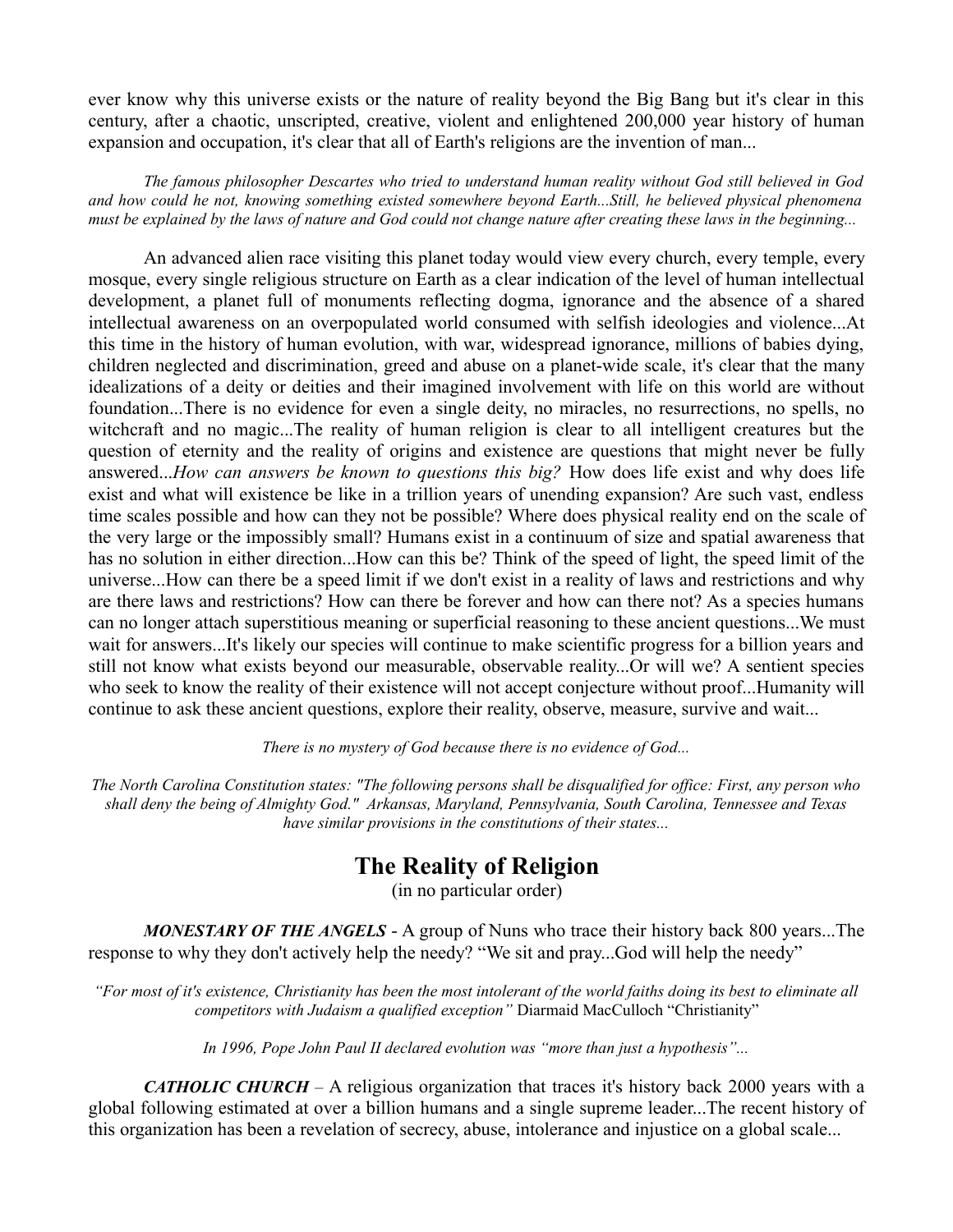The only way so many abuse cases can be from so many different places is if the abuse has been ingrained for centuries, a long standing culture and history of sexual abuse on woman and children that has continued unquestioned for over a 1,000 years...New evidence of this systemic abuse in nearly every nation with a Catholic hierarchical structure has been uncovered recently due to the emergence of technology, the beginning of a world civilization and a global spotlight impossible to avoid when an institution has such a sordid history cloaked in deliberate secrecy...In the  $21<sup>st</sup>$  century the bureaucracy of this church is using every defense possible to turn the spotlight away from the reality of their history but their attempts are weak and transparent with 'leaders' and policies entrenched in the Vatican hoping beyond hope the masses will be too unaware to sort things out and believers will continue to support waste, excess and wealth without reason...With this knowledge of the church and a history that is unforgivable by any standards, no intelligent human would support the ideas of this organization but over a billion members of the Catholic faith still believe that these men, who wear costumes and molest innocent children while hiding a culture of the worst kind and destroying lives without remorse, these men are the chosen representatives of God...An all-powerful, all-knowing deity with the best interests of all of Earth's men, women and children in mind...Imaginary nonsense...

In 2013, the new pope Francis enraptured the world with his humility and concern for the poor while maintaining that women are inferior and have no place on the dais, reaffirming that birth control and a female's right to control her own health are always secondary to God's ordained role for women (subservient and obedient to man) and that all homosexual acts are unacceptable, "a moral disorder" (including the acts forced upon children with no voice by trusted representatives of the church) while stating that being homosexual is ok ("who am I to judge?")...Pope Francis seems to understand in some kind of way the diversity, the commonality of all humans and the negative impact of unequal resource distribution on the extreme scales currently experienced in almost every nation on Earth and he talks of a global waste culture without limit, the perversity of wealth accumulation driven by primitive instincts and a lack of awareness or responsibility on a single world of 7.4 billion humans where over two billion people have no access to sanitation and many millions go hungry every day...Yet his refusal to judge 'homosexuals' does not prevent him from judging 'females' every day convinced that they are inferior to males, unsuitable for the responsibilities his imaginary God has assigned only to males and obligated to be subservient to males in any and all situations continuing the same ignorance of reality with the same self-serving rhetoric that has been the foundation of this organization built upon a myth...

#### *In a recent tour of the United States, Pope Frances continued to treat women as 'pets', patting their head and telling them what a 'good job' they are doing, essential to the church, but you are still just women...He is incapable of recognizing that men and women are equal while discouraging birth control on an overcrowded planet...*

In 2010, over 60% of American Catholics polled stated they still viewed the pope in a favorable light which represents over 65 million Catholics in America with many variations of what they choose to believe in...The Catholic Church has criticized the removal of funding in it's effort to help sex trafficking victims but is steadfast in refusing to refer these abused women to health organizations who provide birth control...(Throughout the history of the church a woman's health and well-being has always been secondary to the Catholic 'rules of God')...In April 2012, after four years of investigation by the 'Congregation of the Doctrine of the Faith', the Vatican admonished the largest organization of nuns in America (The Leadership Conference of Women Religious) saying they promoted "radical feminist themes" by challenging the church on homosexuality, contraception, male-only priesthood and accused the nuns of spending too much time on 'poverty' and 'economic issues' and not enough time voicing concerns of the Vatican's social morals...In keeping with the mantra 'the pope's word is final' the Vatican appointed a man (archbishop) to rewrite the rules for the sisters and approve or reject every single item, every project, every speaker, all literature and any statements at his sole discretion...The sisters who head this organization criticized these invasive actions and it's a rare sign of independence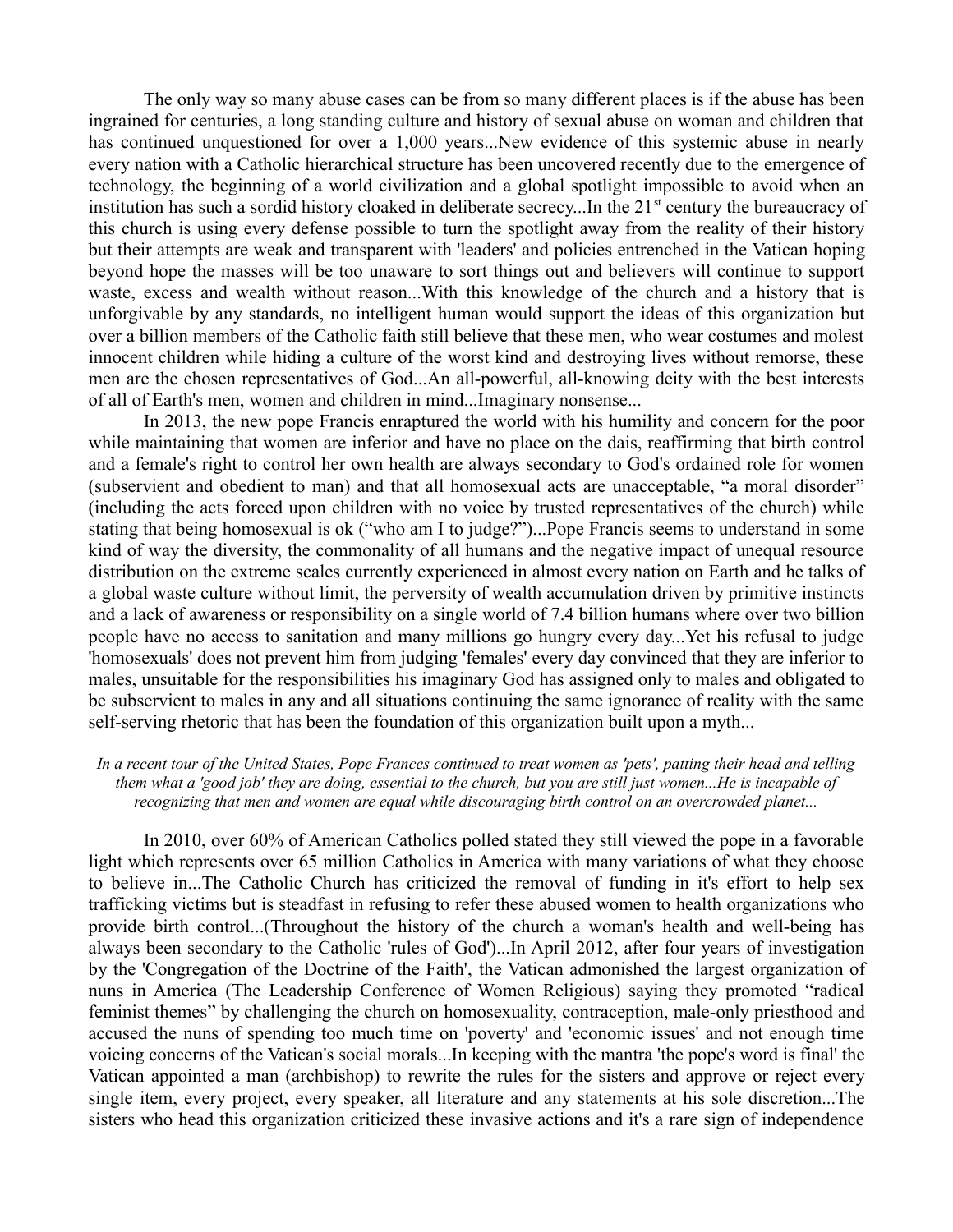by women who give their lives helping others who are less fortunate creating some hope that this ripple could eventually challenge the authority this small group of men believe they have over millions of humans... 'The Catholic Committee on Laity, Marriage, Family Life and Youth' has looked into the Girl Scouts of America for "problematic relationships with other Organizations" criticizing their links with groups like Doctors Without Borders, the Sierra Club and Oxfam because they support family planning and emergency contraception...In 2013, Pope Benedict resigned (the  $1<sup>st</sup>$  resignation in almost 600 years) with a statement "my strengths, due to an advanced age, are no longer suited to an adequate exercise of the ministry"...The backdrop of his resignation is a Vatican riddled with financial inconsistencies, sexual misconduct at the highest levels and a hierarchical system that's been broken and ineffective for many years...The Catholic church is a religion trapped in a myth of their own making supported by huge sums of money from the very poor and the powerful exhibiting all the symptoms of a religious organization that is primitive, redundant and hopelessly mired in policies of the past, dedicated and beholden to an ideology from the Dark Ages...

#### *In 1854, Pope Pius IX revealed that Mary, the mother of Jesus, was conceived without sin...*

*In a speech in Aparecida, Brazil in 2007, the 80 year old pope defended the Catholic Church's bloody campaign to Christianize indigenous people...*

*In one of his first actions since becoming pope in 2013 Pope Francis released a statement supporting the church's crackdown on the Leadership Conference of Women Religious, an umbrella group of U.S. nuns who help the poor and needy...The nuns have been accused of "radical feminist themes incompatible with the Catholic faith." and are being disciplined and restructured by a group of old men including Archbishop Gerhard Mueller who insists that a 'program of reform' is necessary to keep these women in their place...In the latest effort to stop free thinking women from doing what is needed and necessary to improve the lives and circumstances of the world's oppressed, the Vatican appointed Seattle Archbishop Peter Sartain and two other bishops to oversee a rewriting of the conference's statutes, to review its plans and programs, approve speakers and ensure the group properly follows Catholic prayer and ritual in an ongoing effort to control their females and keep them subservient the way God intended...A group of 60,000 women being restricted, supervised, admonished and controlled by a small group of self-appointed men...*

*In 2014, the UN committee on the Rights of the Child (CRC) denounced the Catholic church for adopting policies the allowed priests to sexually abuse thousands of children with concealment and collusion among the Catholic hierarchy in the Vatican to "manage" a problem strongly believed by the church to be a matter of "Canon Law" (church law) without regard to criminality or the welfare and safety of the children...The Vatican said it would "examine" the report while accusing the world of interference in church matters...*

*SOUTHERN BABTISTS* – Founded in 1845...16 million humans...This group claims to be the largest Protestant body in the US and the largest Baptist denomination in the world...Emphasis on the International Mission Board to enable the members to "respond faster and more efficiently to disasters worldwide *as a way* of introducing their religion to non-Christians" "It helps us take the hope of the gospel to the ends of the earth, literally"...The church uses disasters as membership drives and who wouldn't join when the church approaches in the middle of a disaster with the resources to help...They support a male-only pastorate and passed a resolution to ensure the offices requiring ordination be restricted to men...They have over 40,000 churches in the U.S. and the funds collection and distribution program for 'ministry support' claimed over \$10 billion in collections in 2008...

#### **CREATION MUSEUM***, Kentucky, USA...\$29.95*

*"The state-of-the-art 70,000 square foot museum brings the pages of the Bible to life casting it's characters and animals in dynamic form and placing them in familiar settings. Adam and Eve live in the Garden of Eden, children play and dinosaurs roam near Eden's Rivers. The serpent coils cunningly in the Tree of the Knowledge of Good and Evil. Majestic murals and great masterpieces brimming with pulsating colors provide a backdrop for many settings."*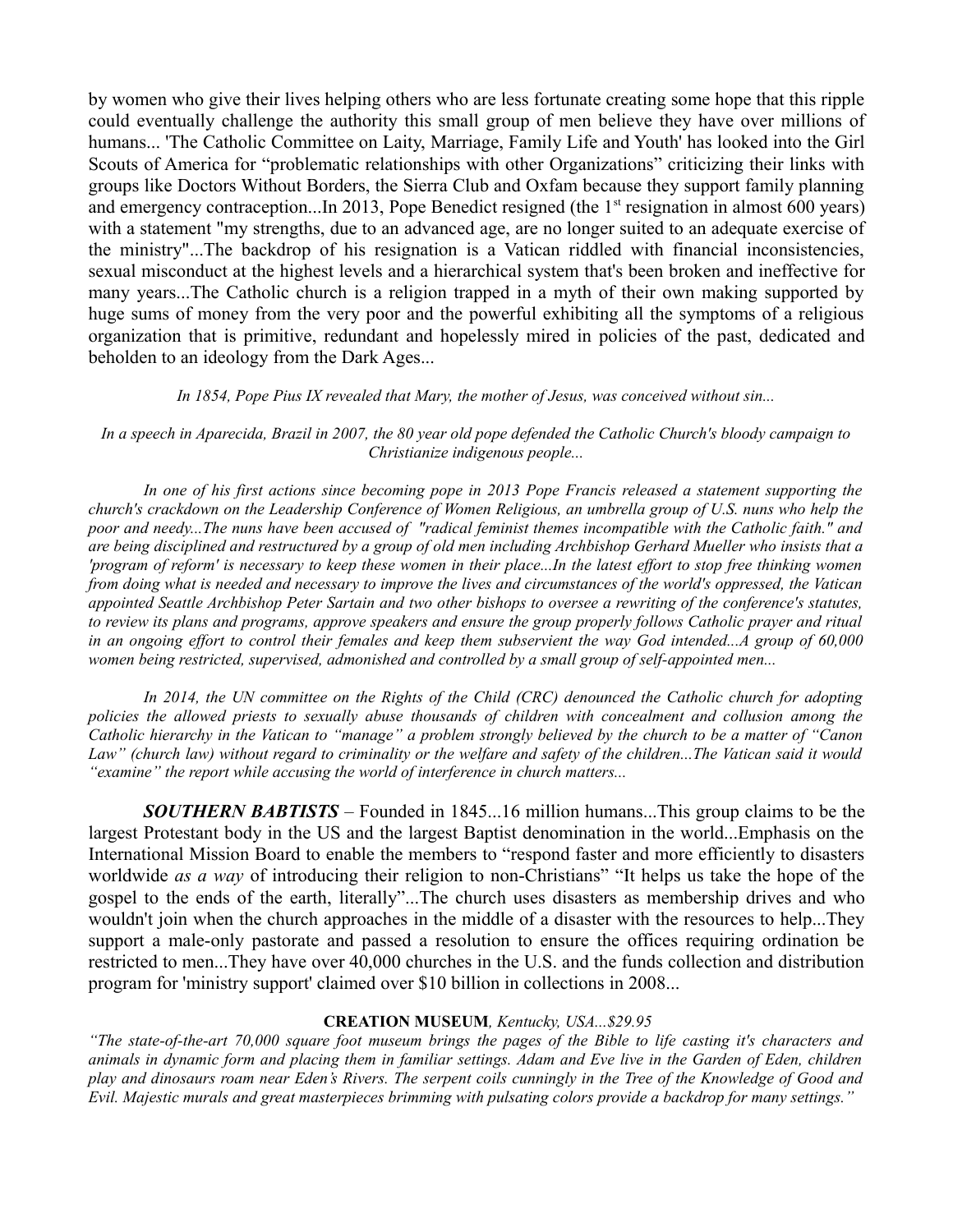*An evangelical baptist in Kentucky, Ken Ham, teaches the world was created only a few thousand years ago and the Bible is literal truth, word for word...His ministry, Answers in Genesis, has a publication with over 70,000 readers, is heard on more than 1,000 radio stations and promotes the Creation Museum as historical fact...*

*UNITED METHODIST CHURCH –* The largest mainline Protestant denomination in the U.S. with close to 8 million members in America and over 4 million in the rest of the world, mostly Africa, voted in 2012 to keep intact their proclamation in the church's "Book of Discipline" that homosexuality is "incompatible with Christian teaching" and there would be no support or tolerance for humans who are born with a different orientation...

*JUDAISM –* Based on Abraham (leader of the Hebrew people almost 4000 years ago) and the teaching of the Torah (the Jewish holy book) the practice of Judaism as a religion is believed by many to be the obligation of every Jewish individual but there are many variations of belief and structure even within this strict one faith view of a supreme god...There are currently around 16 million humans worldwide who identify themselves as Jewish and maintain a group identity through a core ancestry and a shared belief of history and religion...Any human on Earth can be Jewish simply by 'converting' to Judaism and accepting Jewish religion but this doesn't make one 'Jewish' to all Jews because of the radical interpretations of God's word among differing Jewish populations...Ethnically, Jewish people are identified as belonging to one three major groups, the *Ashkenazim* from central European descent (the majority of Jewish people worldwide), the *Sephardim* of Portugal and Spanish descent and the *Mizrahim* of mostly middle-eastern and African descent...The divisions, similarities, tensions, beliefs, practices, restrictions and diversity among Jewish ethnic groups are generally confusing and certainly at odds with their stated belief in one defining god of wisdom and power...The *Ashkenazi* group represents ultra-Orthodox Jews, radical, strict religious practitioners of Judaism and only the Ultra Orthodox all male Rabbatical court can give permission for a woman to divorce a man which is not allowed unless the man says 'yes' even if the husband is in a coma, in jail or missing...Ultra Orthodox Jews are very extreme in their views on religion and social morals within their community and in this misogynist, closed society women are not allowed to sing and are encouraged to marry very young and bear as many children as possible...These men restrict the education of their children and believe in a Hebrew bible that states all daughters of Eve should suffer divine punishment forever believing that woman are unclean and untouchable during childbirth and during their menstrual cycle, a biological function of more than three billion humans and billions of other mammals on Earth...Within the Ultra Orthodox community, two groups, the Ashkenazi and the Sephardic, are frequently forcibly kept separate to avoid conflict, another example of ignorance, racism and a lack of understanding in a highly discriminatory society...The Jews are not 'the children of god' or 'the chosen ones' anymore than any human on this planet...The Jewish people are a fascinating cultural group of long descending bloodlines and ethnicity who have a sad history of persecution by ignorant, misguided groups of humans with little awareness of human reality...It's impossible to discuss the Jewish state, the Jewish people, their politics or their society outside of their religion...Israel is basically a religious state without exception...

*At a meeting of over 40,000 Ultra-Orthodox Jews at stadiums in New York to discuss internet dangers, this community that allows adults to access the internet from home only for work related business and only with a rabbi's authorization, prevented women from attending the meetings instead giving females the option to watch at local community facilities as this group's discrimination against women continues...More focus on the high occurrence of child sexual abuse within the Ultra-Orthodox community would seem to be a priority but was ignored...*

#### *GOD, YAHWEH, ALLAH*

*Christians, Jews and Muslims all worship the same god, only by different names...This object of worship is vengeful, insecure, jealous, confusing, vain, angry, a war monger and a product of vivid imaginations, ancient storytelling and legends based on the occurrence of natural phenomenon in all three religions...All scientific evidence for a supreme being, if written out in any language, would not color the point of a needle...There is no evidence...*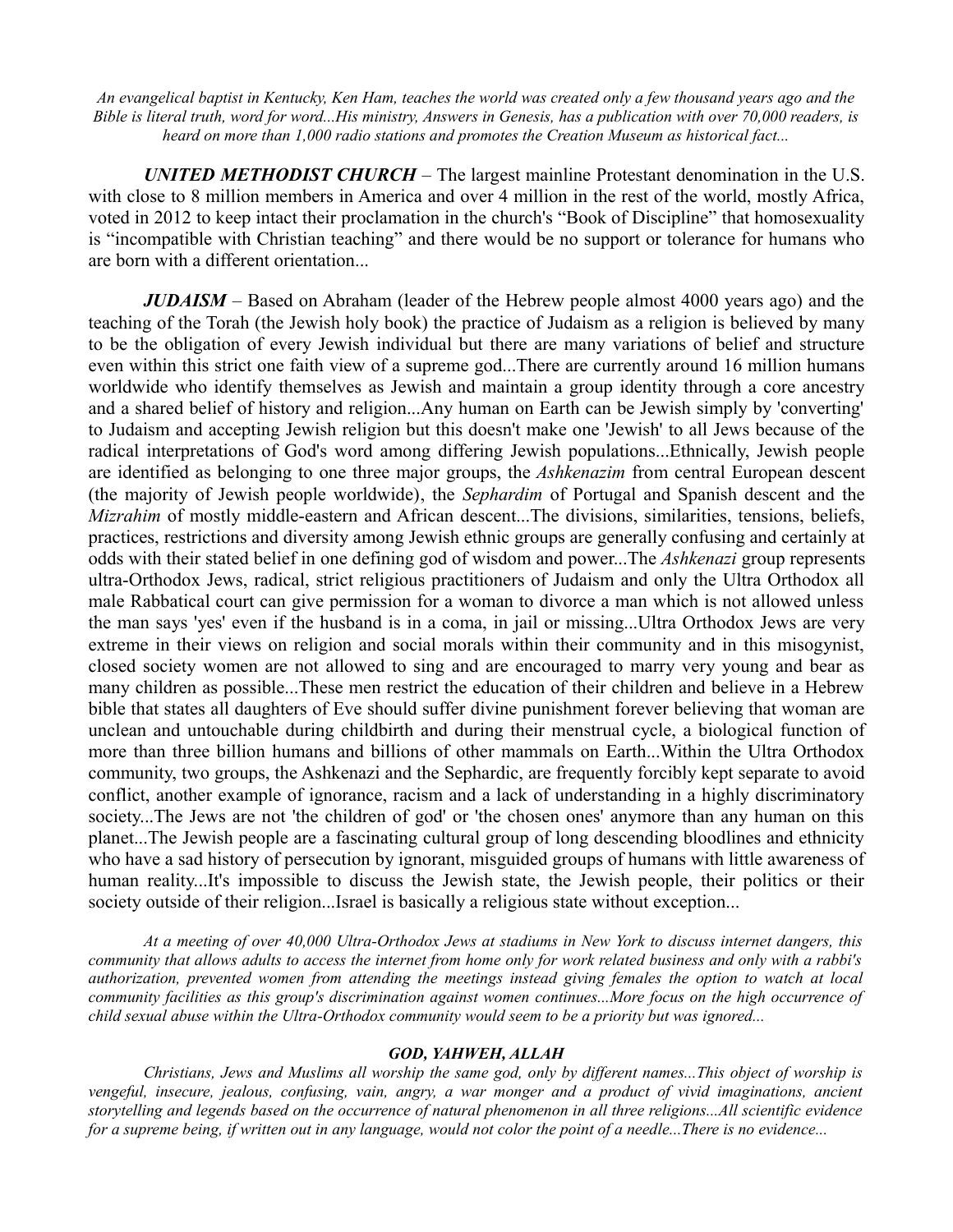*Jesus Christ had no birthday for almost 400 years until the Catholic Church, Saint Gregory Nazianzen, created a birth certificate for Jesus in 379 AD...*

*BUDDHISM –* a belief system established around 2,500 years ago by Siddhartha Gautama, the son of a royal family in India who developed a philosophy called Dhamma, Enlightenment or the Truth...Questionable as a religion because there are no Gods associated with Buddhism, it's teachings are followed by over 500 million humans worldwide based on texts in three categories, the *Mahayana Sutras*, the *Abhidharma* and the *Vinaya...*A complex philosophy with many teaching and interpretations, followers believe happiness can only be attained by modifying behavior concerning desire and aversion and accepting that life is suffering and the ultimate state of happiness, *Nirvana*, can only be reached by giving up wants and desires and living life one day at a time...Siddhartha Gautama was raised as a baby in a rich environment of constant attention and most likely grew up aware of the reality of his world, the injustice to the poor and the unhappiness of the rich despite their wealth...He spent his last 50 years of life living simple, poor, teaching and practicing enlightenment and simplicity to his followers...

#### *In 2013, archaeologists unearthed a 6th century Buddhist Shrine at Lumbini in Nepal, long believed the birthplace of Siddhartha Gautama...These remains are the earliest known evidence of Buddhism...*

#### *"You only lose what you cling to"...Siddhartha Gautama*

*HINDUISM –* Recognized as the oldest religion on Earth based on the four Vedas, *Rig, Sama, Yajur and Atharva,* Hinduism is a deep chasm of beliefs with many gods, subdivision of 'types' and two schools, Vedanta and Yoga...Followers are allowed to believe in one god or many gods according to interpretation.*..*The Rig Veda and the Sama Veda are collections of more than 1,000 hymns and songs subdivided into ritualistic sections that tell histories and stories of ancient societies based on the Rig-Vedic civilization...The mantras in the Veda's are some of earliest forms of Sanskrit dating back past 1300 B.C...The Yajur Veda is a liturgical guidebook for ceremonial rituals performed by Hindu priests and the Atharva Veda is a controversial collection of songs, spells and charms from a later time describing historical and societal practices...Hinduism has many gods and goddesses for many things which are all considered different lower incarnations of a single Supreme Being...The Hindu belief system is rooted in reincarnation with rebirth dependent upon past life behavior and on 'karma', human actions that produce an effect that is cyclic in always coming back to the originator of the action or 'actions'...The religion of over 800 million humans in the second most populous nation on the planet...

#### *In 2007, Pope Benedict XVI affirmed that 'Hell' is real and it is 'Eternal'...*

*ISLAM -* The Qur'an is the central [re](http://en.wikipedia.org/wiki/Islam)ligious text of Islam which Muslims consider the verbatim word of God (Allah) and is often misinterpreted and used by radical Islamists to spread fear and enforce their agenda (By example according to scholars, the Qur'an states that men and women are equal, a truism not accepted in any way by the majority of Muslim and Arab males)...The origin of this religion is the birth of the said prophet Muhammad in Mecca, the holiest site of Islam, in 570 A.D. to bring the word of Allah to the people...Over 1.4 billion humans are followers of the Islamic religion, the majority being Sunni Muslims totaling more than 85% of worshipers with Shiite Muslims being the second largest group...A continuing source of social stratification and tension in the Middle East is the ongoing separation and strife between these two groups who are essentially the same people...Both claim Muhammad as their prophet and both claim Allah as their God so the perceived differences and the continuous violence between Shiite and Sunni are a perfect example of two identical groups of humans with similar beliefs, different ideologies and an inability in the majority of either group to understand the reality of their existence and consequently, the benefits of a non threatening coexistence that would be profitable and peaceful for both populations...For more than 1,300 years thousands have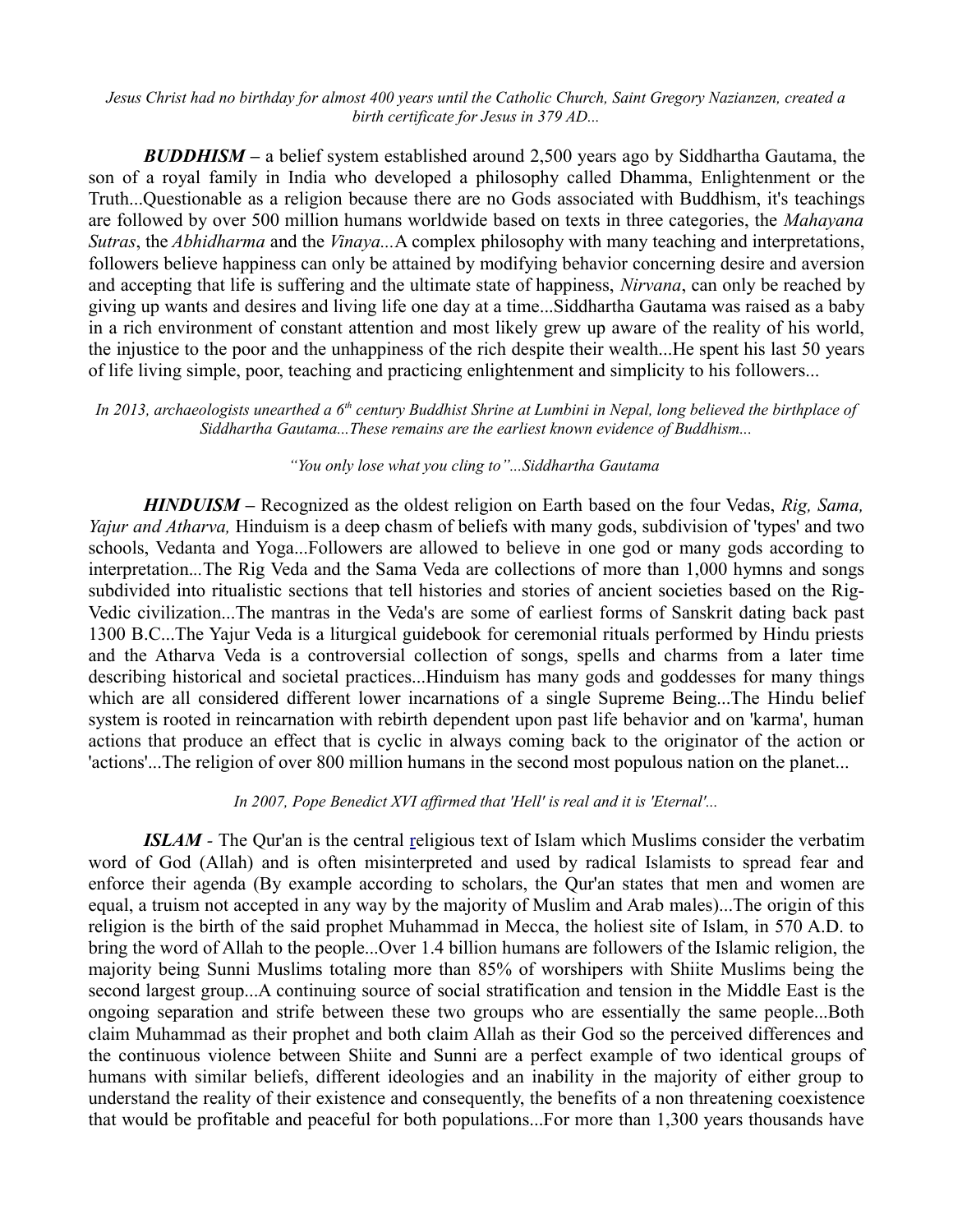died and continue to die over this imaginary difference which splits governments, ostracizes individuals and threatens the destruction of entire nations and their people...

*The Five Pillars of Islam Central to the Islamic Religion...*

Bearing witness that there is no God but Allah and that Muhammad is the Messenger of Allah... Observance of Prayer (5x's daily while facing in the direction of Mecca)...

Paying Zakat (money every adult Muslim should pay to support specific categories of people)... Fasting during Ramadan (the ninth month of the Islamic calendar)...

Pilgrimage to Mecca, called the 'hajj' at least once during a lifetime...

*It is believed the Prophet Muhammad gave his last sermon at Mount Arafat east of Mecca over 1,400 years ago...The hajj is an experience that includes a visit to the Grand Mosque, an animal sacrifice to mark the beginning of Eid al-Adha and a symbolic stoning of the devil...*

*WAHHABISM* – a form of Sunni Islam that is puritanical and strict in it's interpretation and application of Islamic Law, followers of this brand of Islam seek to 'purify' Islam of any practices that do not date back to the 7<sup>th</sup> century teachings of the prophet Muhammad...The state religion of Saudi Arabia, Wahhabi beliefs have dominated the educational and judicial policies of the Saudi's resulting in one of the most repressed, controlled populations in the world...Woman have absolutely no voice in this society where men rule everything and dictate all policy, another example of an Arab country whose male population is frightened of their females...Human males in this nation, who cannot understand causality or the definable reality of human existence, are scared to talk to women, interact with women, live with a woman, let women drive, let women work, let women play, a completely stagnant society with one source of income (oil) and 50% of the population unable to participate because of an ignorant fear that has frozen the male population in the  $7<sup>th</sup>$  century...By that standard one could say their religion works...Also called Salafiyya (preferred by a majority) this is the adopted conservative Islam promoted by Al Qaeda who embrace the  $7<sup>th</sup>$  century and wish to govern every nation under the strict application of Shari'a Law, a very violent and repressive variation of Islamic Law which advocates beheading, dismemberment, murder and the stoning of women to control behavior...Saudi Arabia has denied supporting religious extremism through education or culture but they are challenged by the facts...The majority of Muslims around the world who practice Islamic religion in a rational, progressive and beneficial way do not agree with or adopt the teachings of this extremist religion...

*TAOISM* – one of the great ancient religions of China, Daoism (the modern form of Taoism) dates from before the  $4<sup>th</sup>$  century B.C. (although references go back much further in Chinese history) and embraces a philosophical view with various interpretations as a guide to mysticism, transcendent monism, ethical intuitionism and supernaturalism with an emphasis on 'living in harmony' with forces both mystic and naturalistic...This religion has a long complex interaction with all of Chinese culture, shaping industry, medicine, invention, martial arts, astronomy and astrology and has never been recognized as a singular unified religion but rather as a methodology based on teachings arising from original revelations...The cosmological beliefs of Taoism are often cited by scientists who study the fate of the universe with it's description of the two forces in play, entities of *yin* and *yang,* which promote a cyclic evolving universe that is continually reinventing itself...There are multiple deities and estimates of the followers of Taoism range from 20 million to more than 300 million...

#### *Most religions are complex stories of philosophy, history, tradition, sacrifice, ambition, calculation and visions of an unseen afterlife as a continuance after death...*

**SIKHISM** – the fifth largest organized religion in the world based on the teachings of ten progressive Guru's with a following of more than 30 million humans, mostly in India...Many historians believe this religion to be an amalgamation of many independent beliefs and practices, possibly from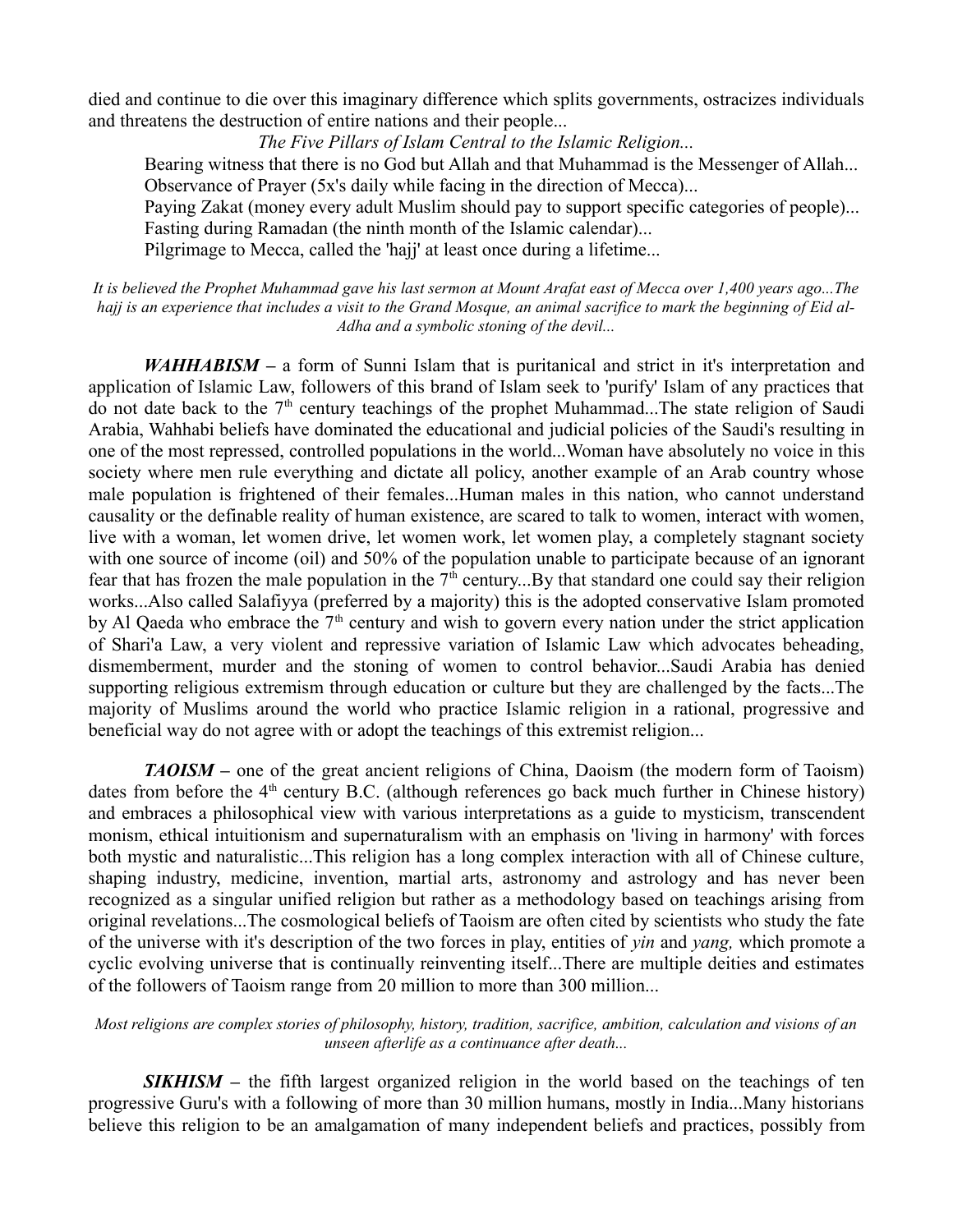Hindu and Islamic teachings, but this is disputed by Sikhs who believe Sikhism is a direct revelation of God...Founded in the 15<sup>th</sup> century by the first Guru, Sikhs believe in a single formless God with many names, 'karma' (accumulated good and bad deeds), a Code of Conduct that prohibits intoxicants and 'reincarnation' a belief in rebirth after death until God judges one worthy to sit at his side...They also reject the *caste system* believing all humans are equal, a challenge in the nation of India whose very foundation is rooted in the *caste system* (a belief that one is born into their fate)...As in many religions newer generations reject and modify the fundamental practices of older generations causing violence and dissent within the religion...The Hindus, the majority religion of India, clash with the Sikhs on a continuing basis over perceived inequality, religious intolerance, governmental control and resource allocation although there are many, many similarities in the cultural and ethical views of these two religions...Thousands have died in the past 150 years from confrontations begun in confusion and misunderstanding when humans from both sides, in a frenzy of group ideology unchecked by rational thought and considerations, kill others without purpose or reason in a primitive mindset intended to avenge and satiate a god or gods that do not exist...Despite the differences in deities, idol worship, life after death beliefs, dietary practices, origins and destinations, the Hindus and Sikhs are the same people on the same planet with the same needs and concerns as every human in this world...Future generations born and raised with love, security, nutrition and stimulation will realize this simple reality one day and the differences between the communities will seem trivial and ancient...

*CONFUCIANISM –* another fundamental philosophy/religion that's permeated Chinese culture since the  $5<sup>th</sup>$  century B.C., Confucianism is a non-threatening way of celebrating the power of human nature and the multiple possibilities of human achievement through self examination, teachings and practice...Believed to be actively embraced by an estimated 6 million humans with a perspective of *Heaven* as a force rather than a place, Confucianism is rooted in the principle of *ren* (benevolence) comprising of *li* (ritual), *zhong* (loyalty to the self), *shu* (reciprocity) and *xiao* (filial piety) which together comprise *de* (virtue)...Embodied in the sacred text of the Analects and the Confusion Canon, this religion is an example of the human brain seeking clarification of the natural state of things with questions of a higher existence and the possibilities of human achievement...

*BAHAISM* – an interesting religion founded in 19<sup>th</sup> century Persia (Iran) by Mirza Hoseyn 'Ali Nuri' which teaches that God is omniscient, inaccessible, unknowable, and that all the prophets and religious leaders throughout the history of man are manifestations of God's ultimate plan to unite all religions and all of humanity into a single belief system and establish a universal faith...The Baha'i religion is a child of the Babi faith whose founder and Ali Nuri's mentor, Mirzi 'Ali Mohammad, was executed in 1850 by a Shiite Muslim clergy and government who were afraid of his teachings...In an effort to purge the followers of the Babi teachings from the population more than 20,000 humans were killed or imprisoned for their beliefs...Currently Bahaism is practiced on multiple continents including North America and Europe by an estimated 7 million humans with no ceremonies or clergy, abstinence from all substances that affect the mind, an annual Nineteen Day Fast and a recurring Nineteen Day Feast where all religious scripture from all religions is examined and discussed...The nation of Iran does not tolerate the Baha'i religion with all adherents subject to persecution and imprisonment by an intolerant Islamic government...

*JAINISM* – a nonviolent religion devoted to the well being of the Universe and all beings that exist within that Universe...A belief in reincarnation in a continuous cycle until a creature obtains perfection and escapes the cycle to exist forever in a state of bliss...Jains believe the path to perfection is a life of harmlessness and renunciation with minimal impact on world resources and three guiding principles (the three jewels) *right belief, right knowledge and right conduct.*..Coalesced and interpreted by Mahavira around 540 B.C. and embodied in the text Agamas, Jains believe in no Gods or spiritual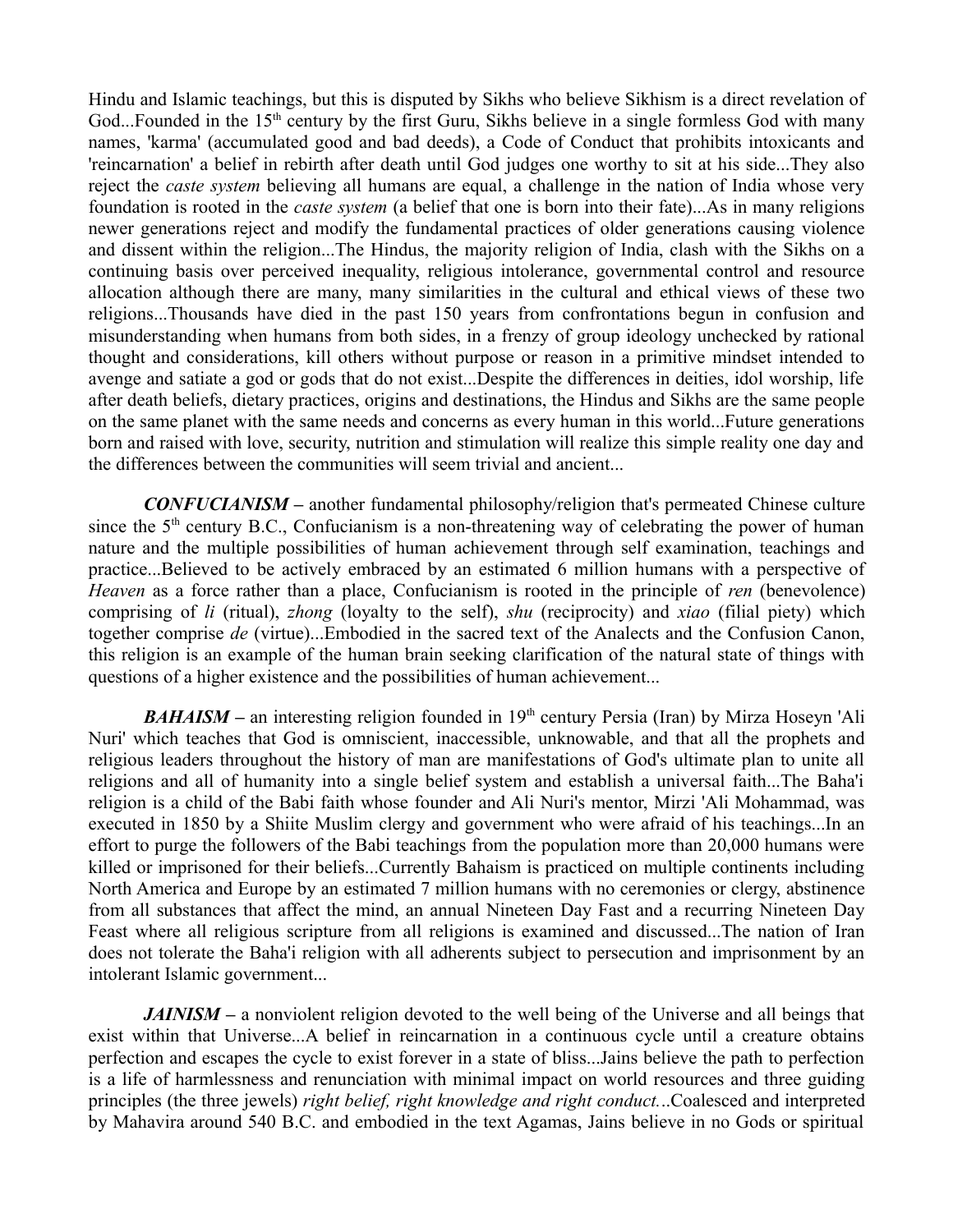beings that interact with humans and they seek truth through vows of celibacy, truth and honesty...There are many stages of spiritual development in Jainism but the great guiding principle of the religion is nonviolence (ahimsa) with the teachings and interpretation of Jainism left to an extended community of monks and nuns...It's estimated 5 million humans follow these teachings, mostly in India...In parallels surprisingly close to knowledge being discovered by modern science the Jains believe this universe was not created by a God but instead is cyclic and self regulating...They believe nothing in the universe is created or destroyed but simply changes form in a universe that is eternal and unending...

*Research by archaeologists have determined the Hebrew Bible was written in the 6th century BC and had many authors and contributors of unknown origins...*

#### **SPOTLIGHT ON RELIGION**

Ipsos/Reuters Poll 2011 (18,829 people participants across 23 countries)

51% believe there is an afterlife and a divine entity 18% believe there is no god 17% aren't sure if there is a god 28% believe god created humans 41% believe in evolution 31% don't know what to believe 7% believe you are reincarnated 2% believe in heaven but not hell

Creationism belief was strongest in South Africa followed by the United States, Indonesia, South Korea and Brazil...

*"Some people remain enslaved, exploited and stripped of their dignity; others are victims of racial and religious hatred hampered by intolerance and discrimination and by political interference and physical or moral coercion with regard to the free profession of their faith...Others see their own bodies and those of their dear ones, particularly their children, maimed by weaponry, by terrorism and by all sorts of violence at a time when everyone invokes and acclaims progress, solidarity and peace for all..."* Pope Benedict XVI, December 2006

The National Council on Bible Curriculum in Public Schools in America

*"To date our Bible curriculum has been voted into 687 school districts (2,235 high schools) in 38 states. Over 550,000 students have already taken this course nationwide on the high school campus, during school hours for credit..." (Studies and reviews by independent groups have found this curriculum to be devotional as opposed to educational with mostly Protestant Christian perspectives)*

#### **CONCLUSION**

On Earth today in a  $21<sup>st</sup>$  century global environment that exposes dogma and the ignorance of stagnant institutions without change, there is a growing awareness that all the religions and deities of Earth were created as a normal part of the evolutionary process from a very limited intelligence and awareness to a highly evolved intelligence and awareness...Although no scientific evidence exists on Earth to suggest any of the many gods, myths and demons invented by humans have ever existed, *is there evidence anywhere in this universe that this reality was created or initiated by an unknown intelligence beyond comprehension?* It's a question without an answer but it's as possible and as serious a question as any explanation seeking to explain human existence and it's conceivable our species may be one of a select few in this reality with the intelligence and science to find evidence if any evidence exists...This question of origin and the question "why?" is a necessary question for every sentient species and the continuing search for an answer is what defines self-aware intelligence...

*Pew Research estimates that around 16.5% of Earth's population (1.1 billion humans) do not identify with any religion making "non-religious" the third largest religion behind Christianity and Islam...*Psychology Today 2015